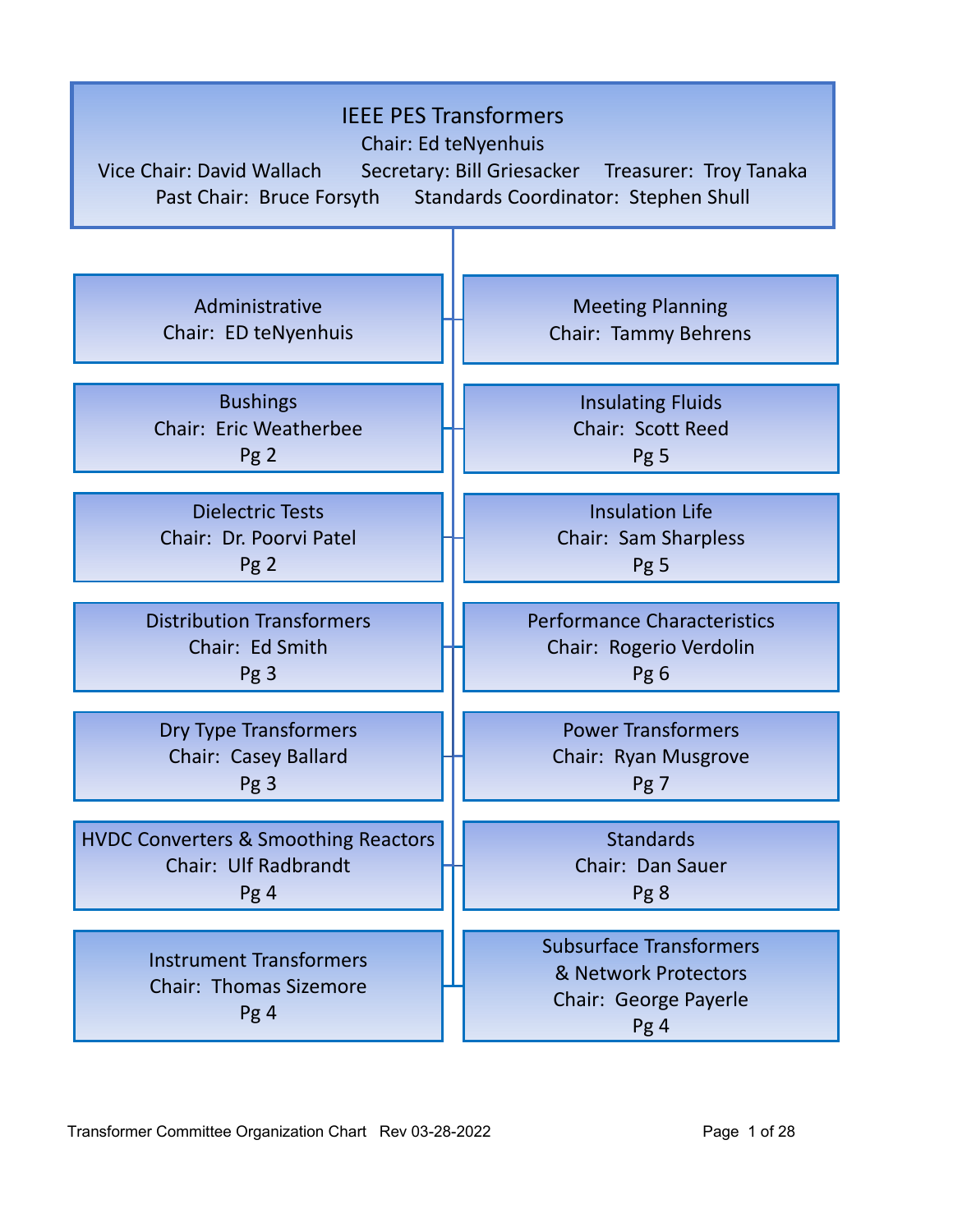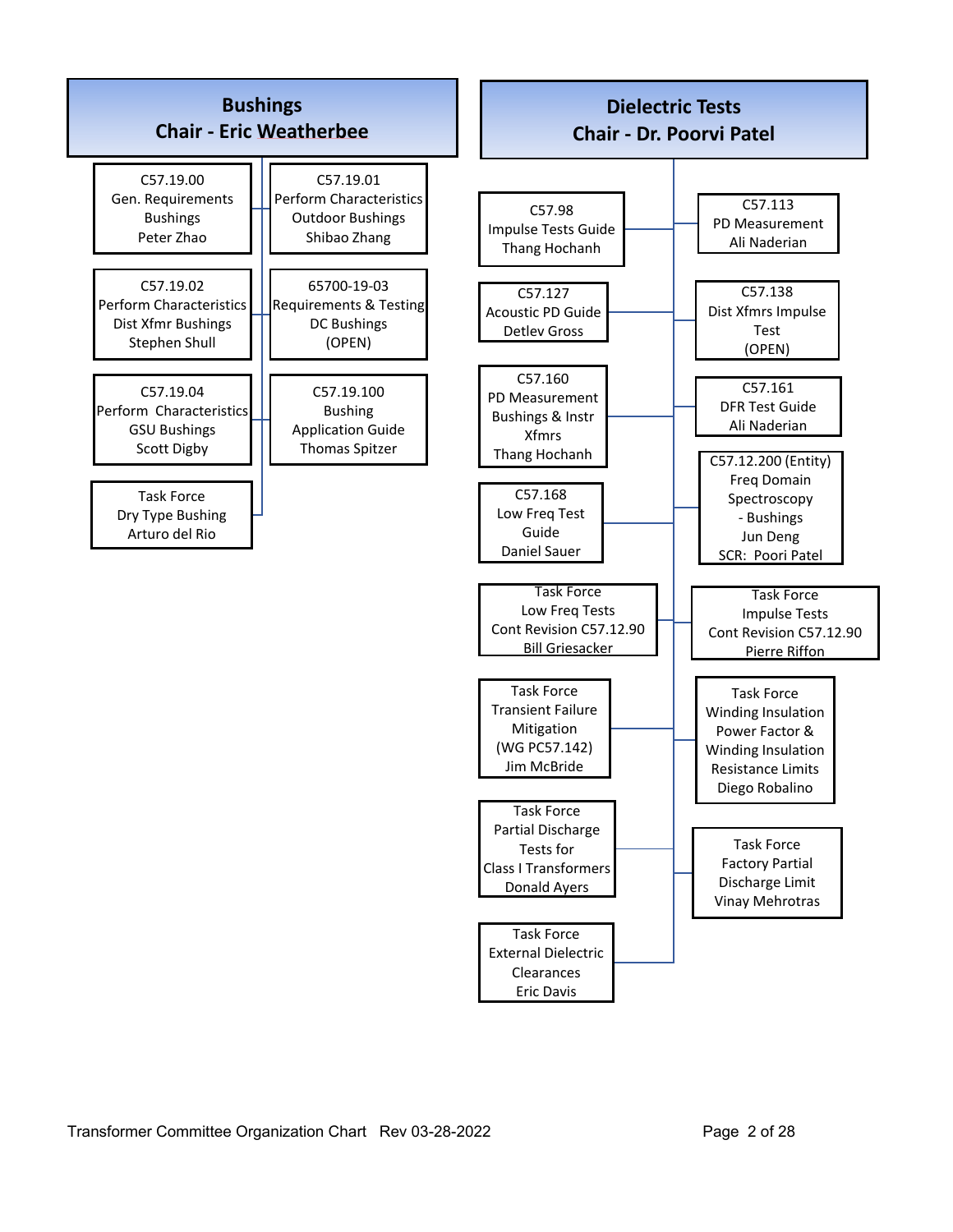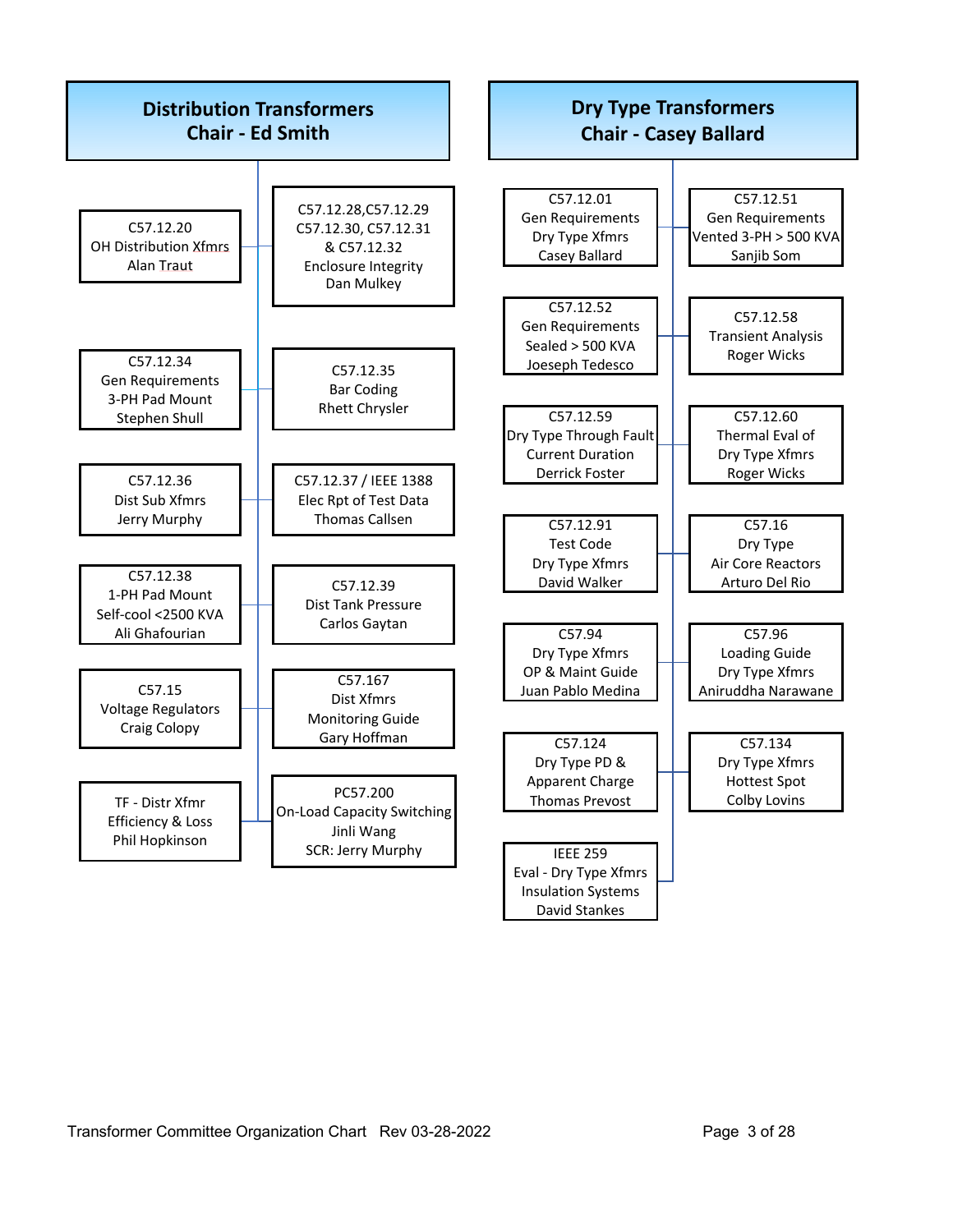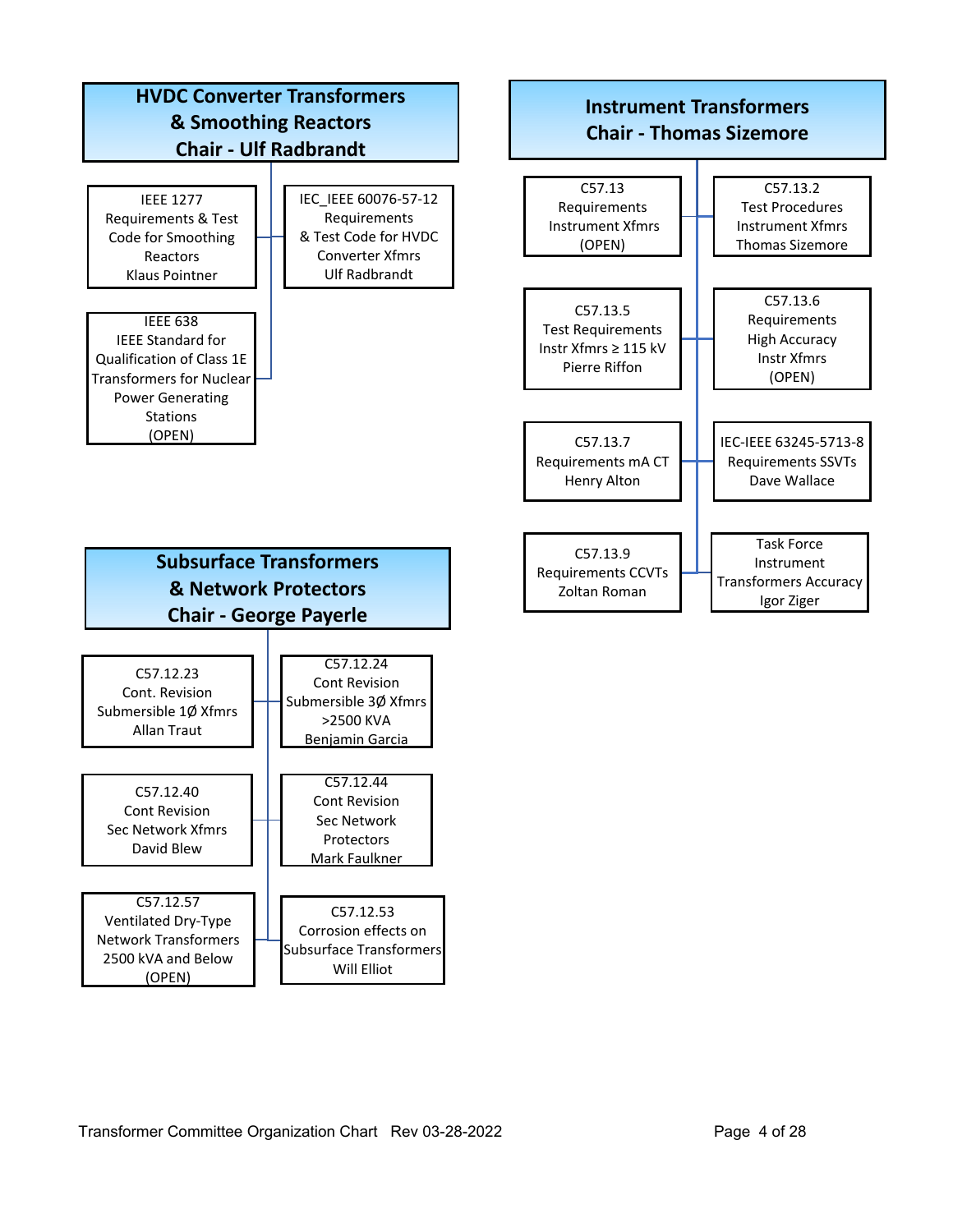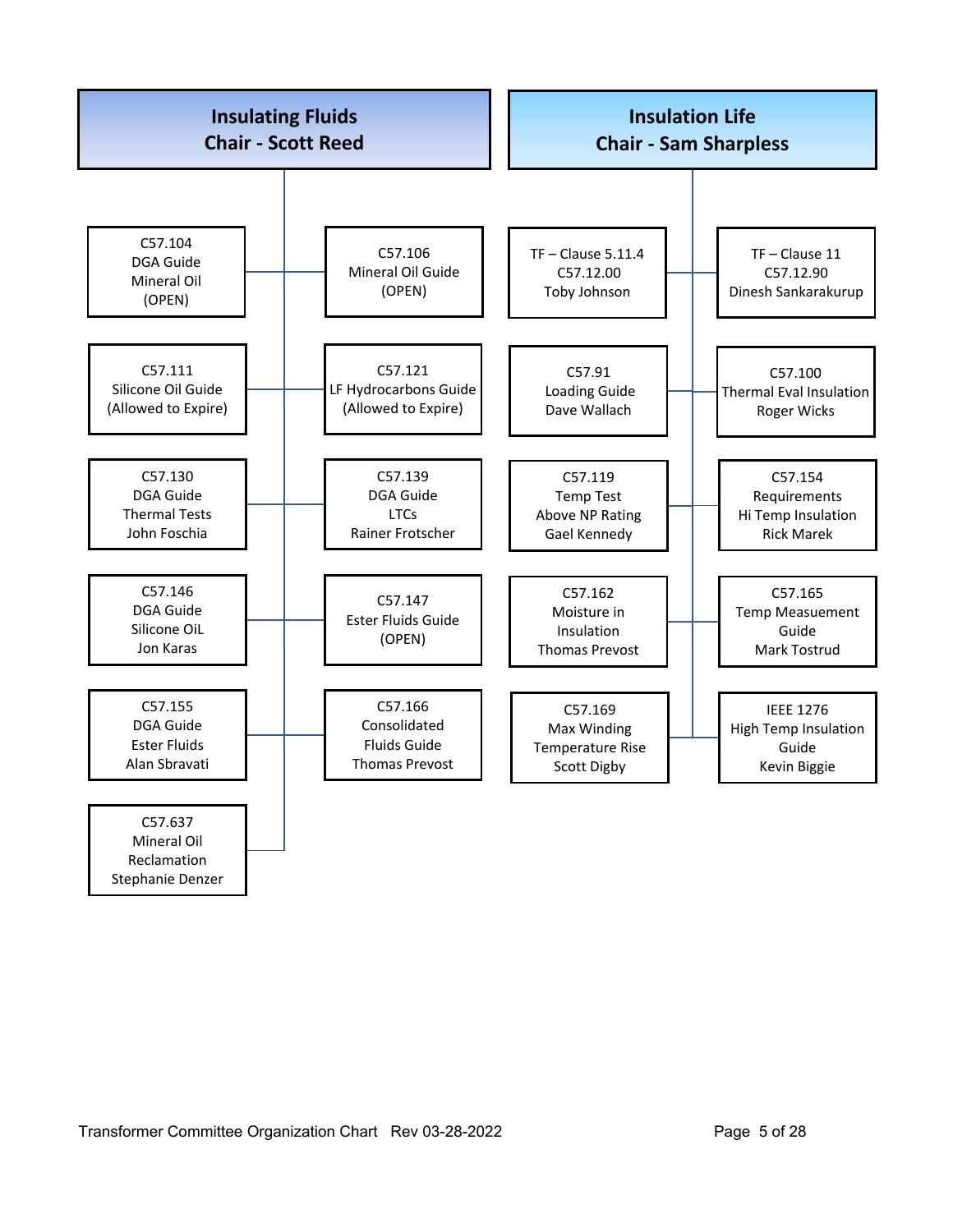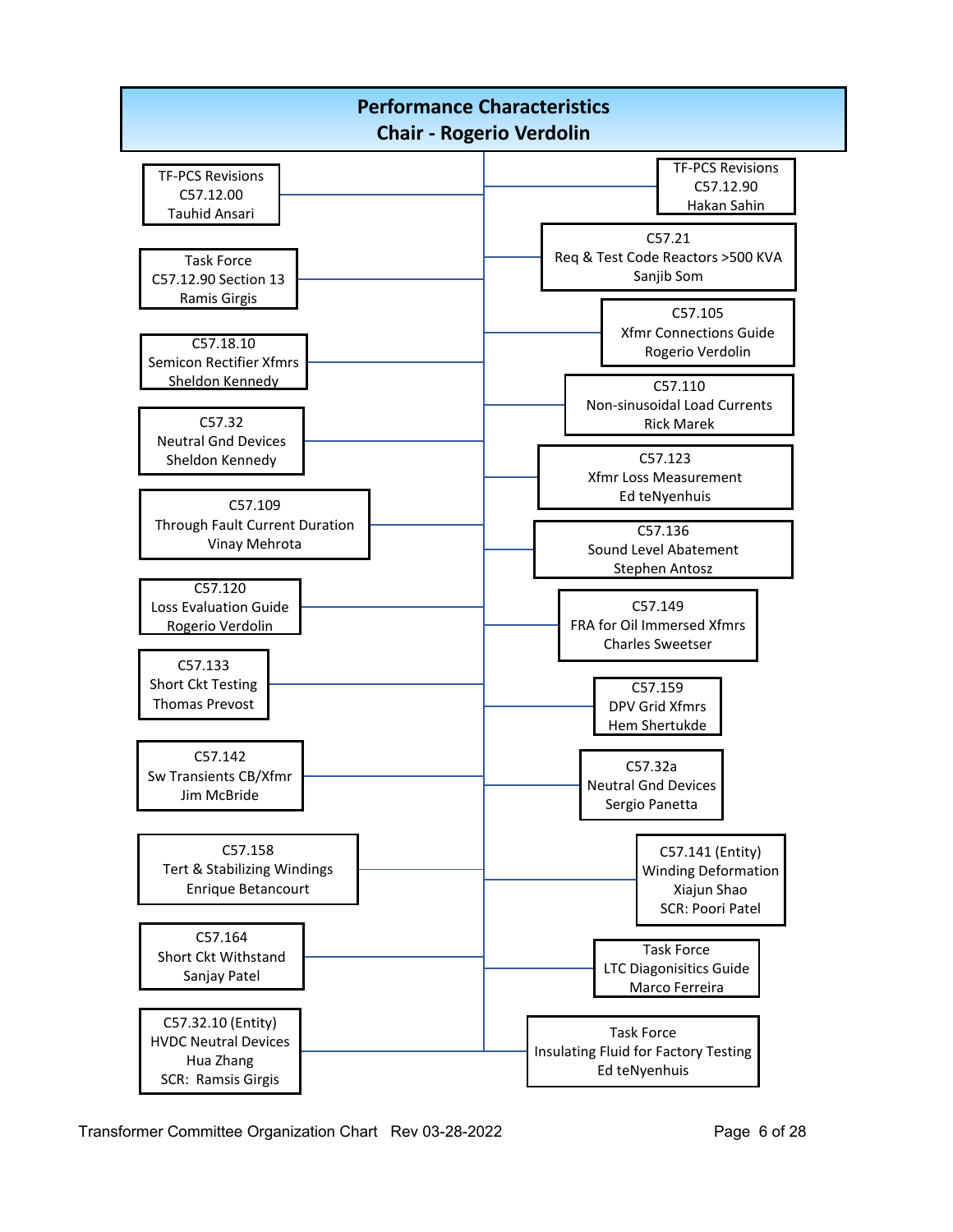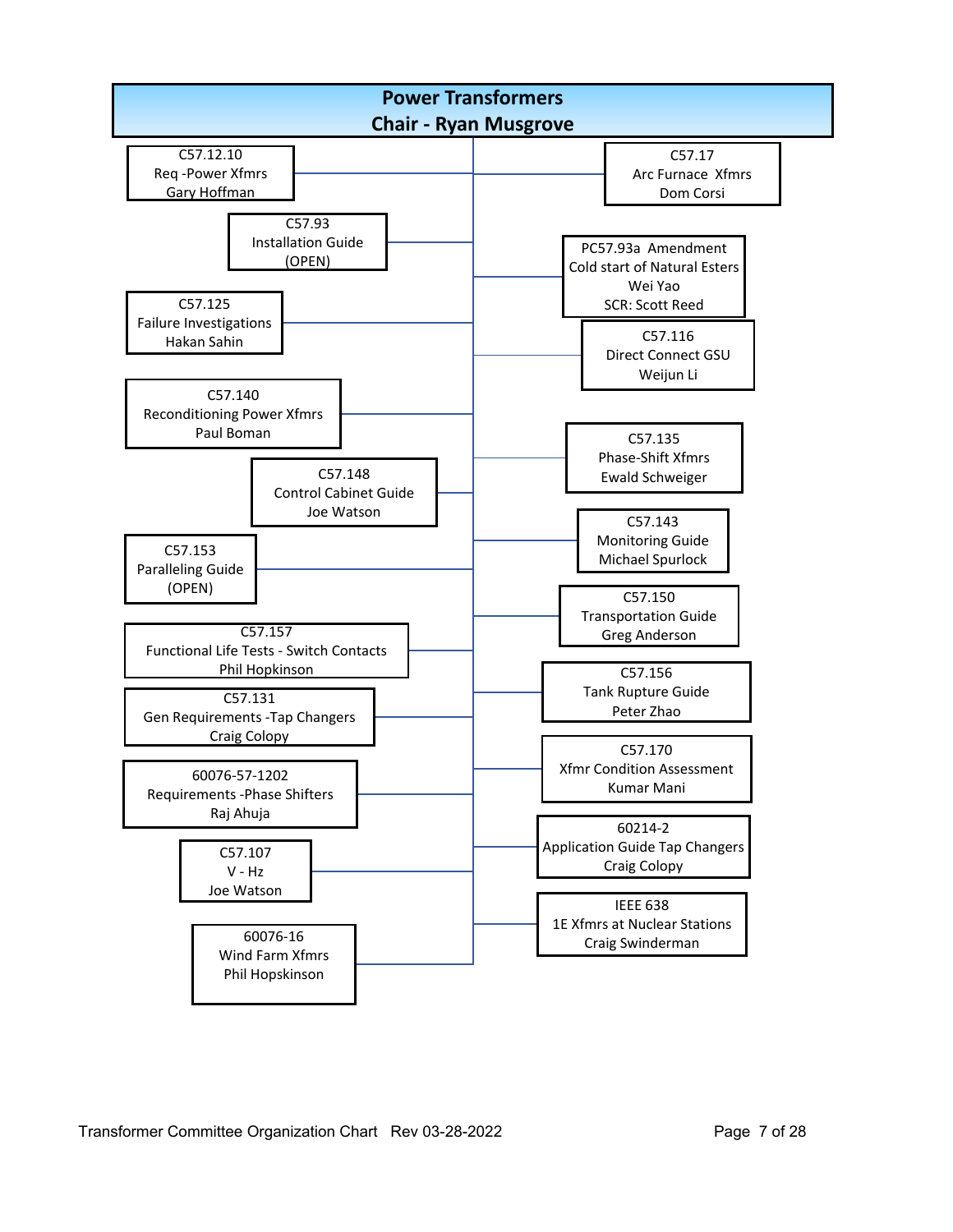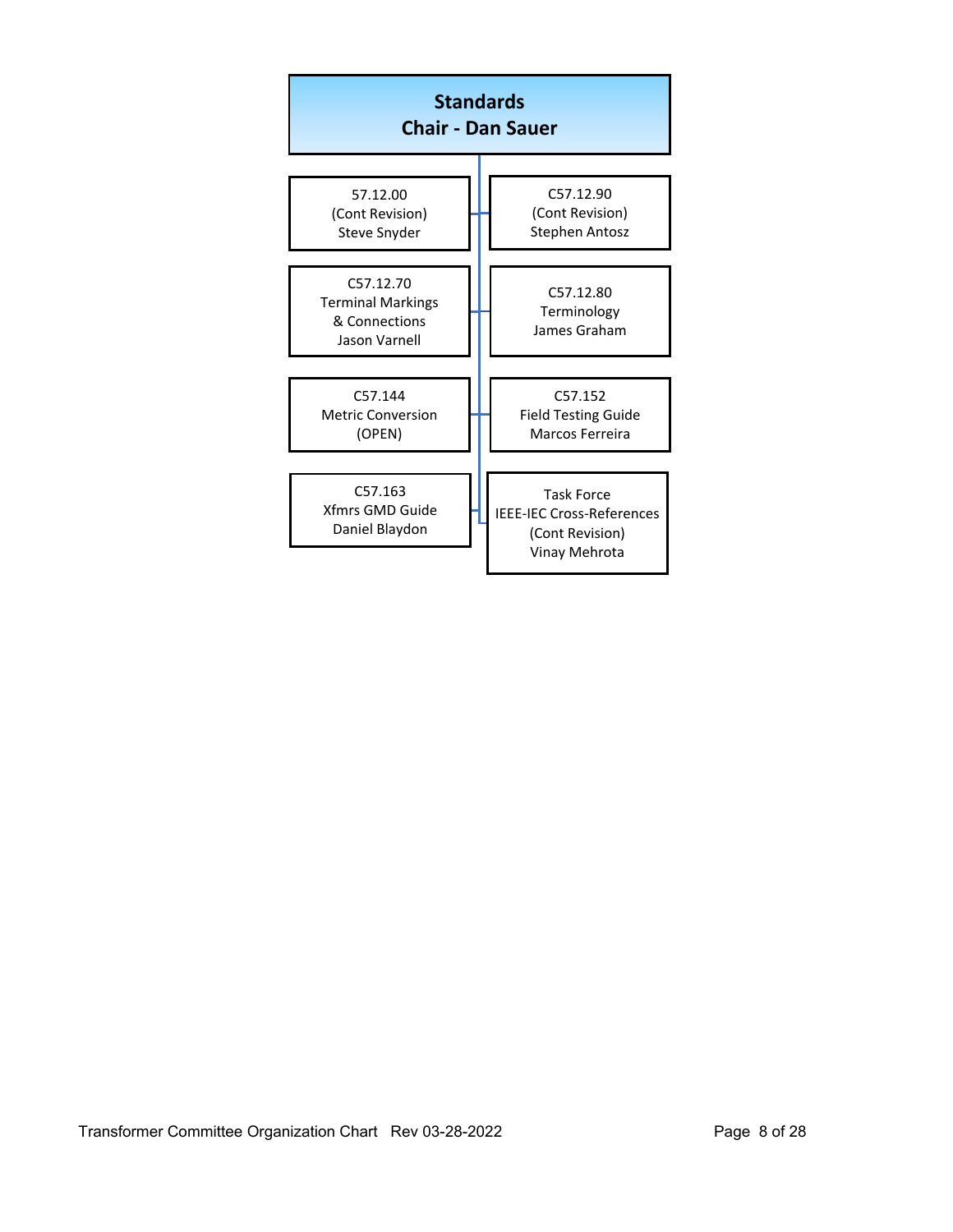| <b>STANDARD</b><br><b>BALLOT TYPE</b>                                                                  |                                           |                                                                                                                                                        | <b>Phone</b>                                                | <b>Working Group Chair</b> |                    | <b>Approved Year PAR Issue Date</b>       | <b>Standard Status</b>                         |  |
|--------------------------------------------------------------------------------------------------------|-------------------------------------------|--------------------------------------------------------------------------------------------------------------------------------------------------------|-------------------------------------------------------------|----------------------------|--------------------|-------------------------------------------|------------------------------------------------|--|
| <b>PROJECT</b>                                                                                         |                                           |                                                                                                                                                        | <b>Rev Due Date PAR Expiration</b><br>Email                 |                            |                    |                                           | Remark                                         |  |
| SubCommittee <b>BUSHINGS</b>                                                                           |                                           |                                                                                                                                                        |                                                             |                            |                    |                                           |                                                |  |
| <b>CHAIR: Eric</b>                                                                                     |                                           | Weatherbee                                                                                                                                             |                                                             | eweatherbee@hubbell.com    |                    | $(585)$ 768 - 1272                        |                                                |  |
| Draft Standard for Design and Performance<br>Requirements for Bushings Applied to Liquid<br>Individual |                                           | Stephen<br>$(417)$ 206 - 4047                                                                                                                          | Shull                                                       |                            | 2/5/2016           | Active PAR + 1 PAR Extension<br>In Ballot |                                                |  |
| PC57.19.02                                                                                             | <b>Immersed Distribution Transformers</b> |                                                                                                                                                        | sshull@ckt.net                                              |                            |                    | 12/31/2022                                |                                                |  |
| 65700-19-03                                                                                            | DC application                            | IEC/IEEE International Standard -- Bushings for                                                                                                        | Eric                                                        | Weatherbee                 | 2014               | 9/23/2021                                 | ACTIVE + PAR for Revision                      |  |
| Individual<br>P65700-19-03                                                                             |                                           |                                                                                                                                                        | 12/31/2024<br>(585) 768 - 1272<br>eweatherbee@hubbell.com   |                            |                    | 12/31/2025                                |                                                |  |
| C57.19.00                                                                                              |                                           | Standard General Requirements and Test<br>Procedure for Power Apparatus Bushings                                                                       | Peter                                                       | Zhao                       | 2004               |                                           | 2/15/2018 INACTIVE-RESERVED + PAR for Revision |  |
| Individual<br>PC57.19.00                                                                               |                                           |                                                                                                                                                        | 12/31/2020<br>$(416)$ 345 - 5926<br>peter.zhao@hydroone.com |                            |                    | 12/31/2022                                |                                                |  |
| C57.19.01<br>Individual                                                                                |                                           | IEEE Standard Performance Characteristics and<br>Dimensions for Outdoor Apparatus Bushings                                                             |                                                             |                            | 2017<br>12/31/2027 |                                           | <b>ACTIVE</b>                                  |  |
| C57.19.04<br>Individual                                                                                | of 5000 A in Bus Enclosures               | IEEE Standard for Performance Characteristics and<br>Dimensions for High Current Power Transformer<br>Bushings with Rated Continuous Current in Excess |                                                             |                            | 2018<br>12/31/2028 |                                           | <b>ACTIVE</b>                                  |  |
| C57.19.100<br>Individual<br>PC57.19.100                                                                | <b>Bushings</b>                           | IEEE Guide for Application of Power Apparatus                                                                                                          | Thomas<br>$(817)$ 584 - 6567<br>t.spitzer@sbcglobal.net     | Spitzer                    | 2012<br>12/31/2022 | 5/21/2019<br>12/31/2023                   | ACTIVE + PAR for Revision                      |  |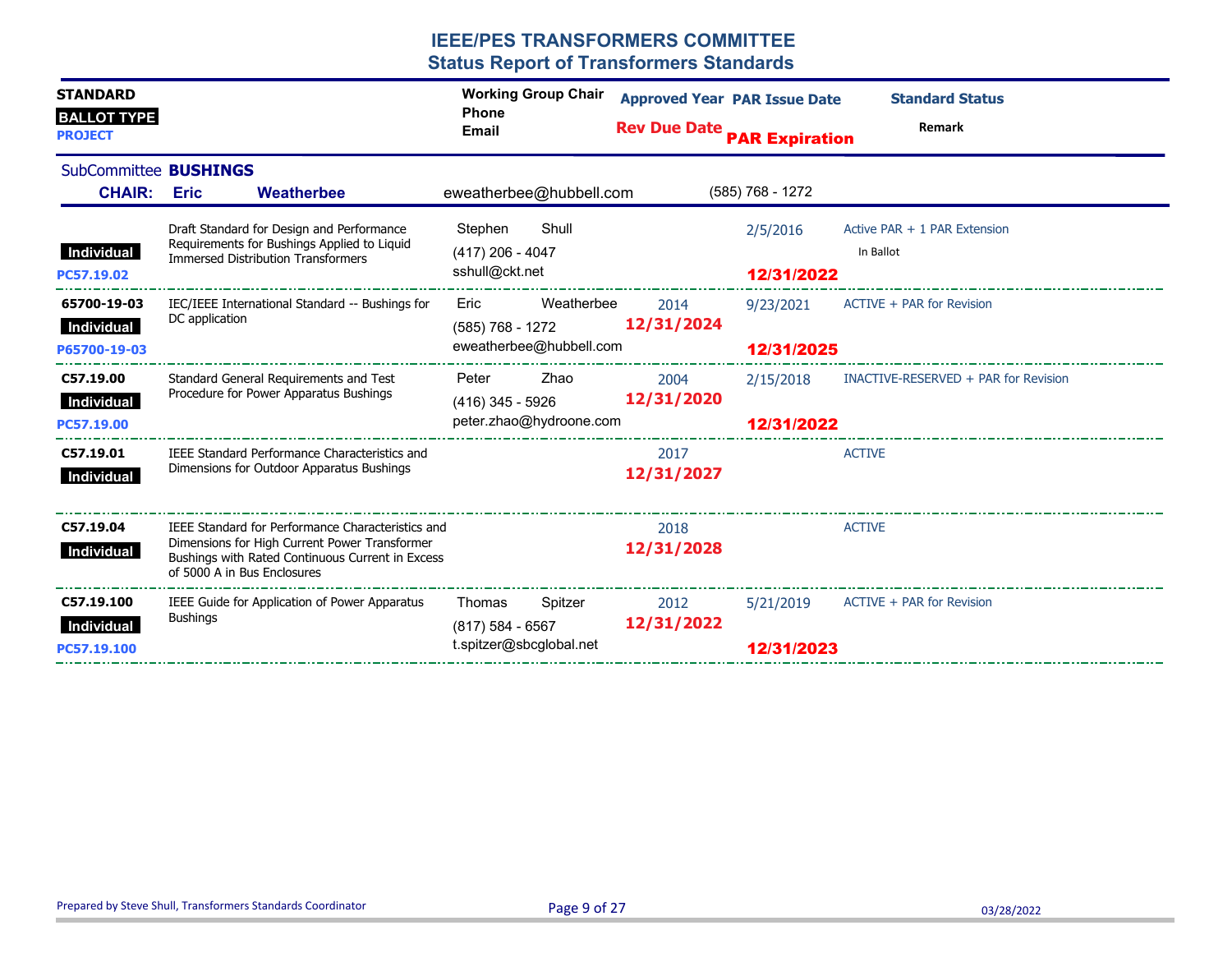| <b>STANDARD</b><br><b>BALLOT TYPE</b><br><b>PROJECT</b> |                                |                                                                                                                                                   | <b>Working Group Chair</b><br><b>Phone</b><br><b>Email</b> |          | <b>Approved Year PAR Issue Date</b><br><b>Rev Due Date PAR Expiration</b> |                          | <b>Standard Status</b><br>Remark                                                                                 |
|---------------------------------------------------------|--------------------------------|---------------------------------------------------------------------------------------------------------------------------------------------------|------------------------------------------------------------|----------|---------------------------------------------------------------------------|--------------------------|------------------------------------------------------------------------------------------------------------------|
| SubCommittee DIELECTRIC TESTS<br><b>CHAIR: Ajith</b>    |                                | <b>Varghese</b>                                                                                                                                   | ajith.varghese@spx.com                                     |          |                                                                           | $(262)$ 442 - 7197       |                                                                                                                  |
| <b>Entity</b><br>PC57.12.200                            |                                | Guide for the Frequency Domain Spectroscopy<br>Measurement of Transformer Bushings                                                                | Jinli<br>wangjinli@epri.sgcc.com.cn                        | Wang     |                                                                           | 9/27/2018<br>12/31/2022  | <b>Active PAR</b><br>SCR: Poori Patel<br>Ballot invitation to close on 3/31/2022                                 |
| <b>Individual</b><br><b>PC57.160</b>                    | <b>Instrument Transformers</b> | Guide for the Electrical Measurement of Partial<br>Discharges in High Voltage Bushings and                                                        | Thang<br>(819) 821-3636<br>thanghochanh@surplec.com        | Hochanh  |                                                                           | 6/15/2017<br>12/31/2022  | <b>Active PAR</b><br>SA BALLOT closed 1/9/2019 with 520 comments to resolve.<br>Currently in comment resolution. |
| Individual<br><b>PC57.168</b>                           |                                | Guide for Low Frequency Dielectric Testing for<br>Distribution, Power and Regulating Transformers                                                 | Daniel<br>(262) 896 - 2417<br>dmsauer@mtu.edu              | Sauer    |                                                                           | 6/14/2018<br>12/31/2022  | <b>Active PAR</b>                                                                                                |
| C57.113<br>Individual<br>PC57.113                       | Reactors                       | IEEE Guide for Partial Discharge Measurement in<br>Liquid-Filled Power Transformers and Shunt                                                     | Ali<br>$(647)$ 300 - 8836<br>ali.naderian@ieee.org         | Naderian | 2010<br>12/31/2020                                                        | 12/6/2017<br>12/31/2023  | INACTIVE-RESERVED + PAR Revision +1 PAR Extension                                                                |
| C57.127<br>Individual                                   | and Power Reactors             | IEEE Guide for the Detection, Location and<br>Interpretation of Sources of Acoustic Emissions<br>from Electrical Discharges in Power Transformers |                                                            |          | 2018<br>12/31/2028                                                        |                          | <b>ACTIVE</b>                                                                                                    |
| C57.138<br>Individual                                   |                                | IEEE Recommended Practice for Routine Impulse<br>Test for Distribution Transformers                                                               |                                                            |          | 2016<br>12/31/2026                                                        |                          | <b>ACTIVE</b>                                                                                                    |
| C57.161<br>Individual                                   |                                | IEEE Guide for Dielectric Frequency Response Test                                                                                                 |                                                            |          | 2018<br>12/31/2028                                                        |                          | <b>ACTIVE</b>                                                                                                    |
| C57.98<br>Individual<br><b>PC57.98</b>                  |                                | IEEE Guide for Transformer Impulse Tests                                                                                                          | Thang<br>(819) 821-3636<br>thanghochanh@surplec.com        | Hochanh  | 2011<br>12/31/2021                                                        | 10/27/2018<br>12/31/2022 | ACTIVE + PAR for Revision                                                                                        |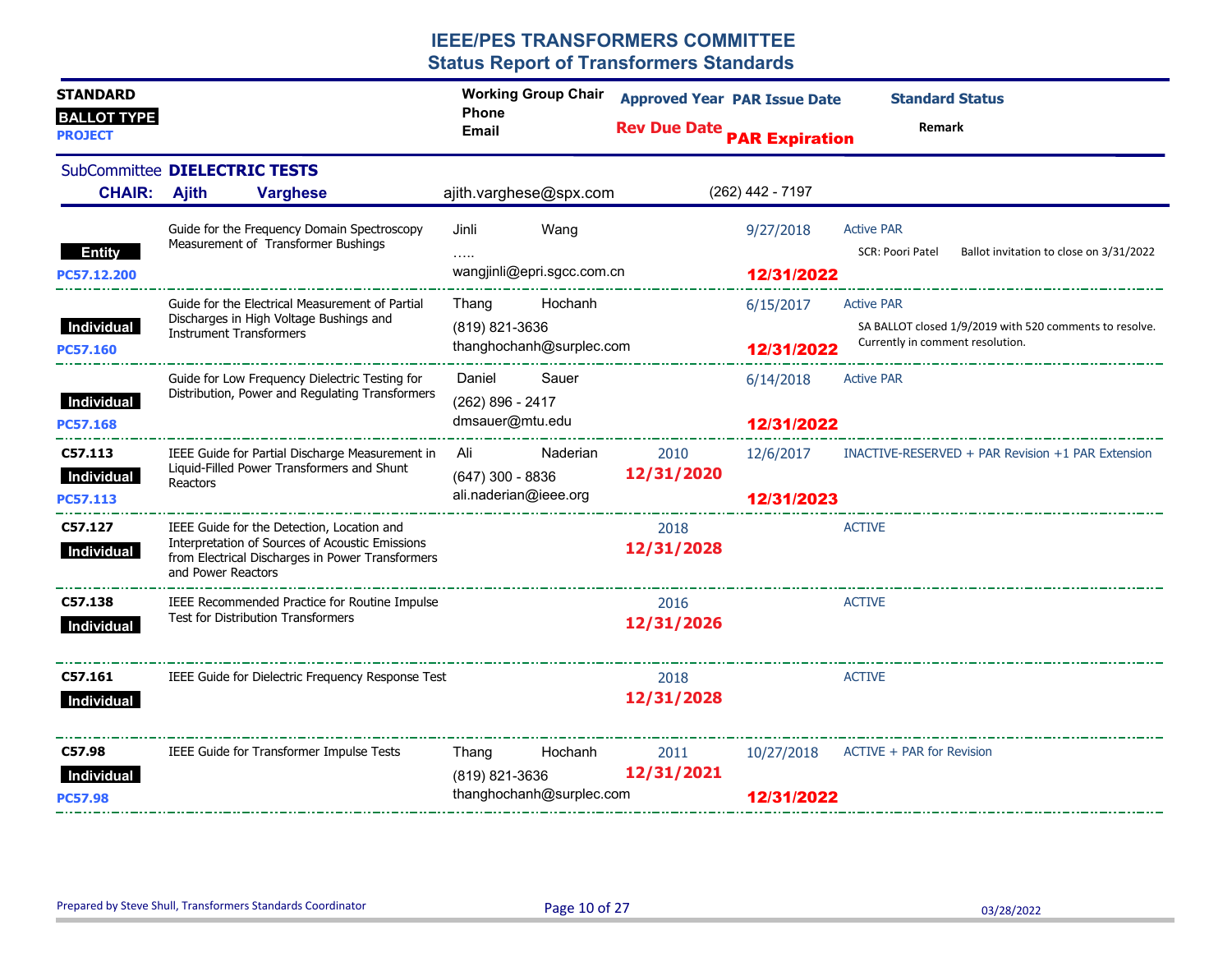| <b>STANDARD</b><br><b>BALLOT TYPE</b><br><b>PROJECT</b> |                                                                                                                                                                     | <b>Working Group Chair</b><br><b>Phone</b><br><b>Email</b>                                     | <b>Approved Year PAR Issue Date</b><br><b>Rev Due Date PAR Expiration</b> |                                       | <b>Standard Status</b><br><b>Remark</b> |
|---------------------------------------------------------|---------------------------------------------------------------------------------------------------------------------------------------------------------------------|------------------------------------------------------------------------------------------------|---------------------------------------------------------------------------|---------------------------------------|-----------------------------------------|
| <b>CHAIR:</b>                                           | SubCommittee DISTRIBUTION TRANSFORMERS<br><b>Edward</b><br><b>Smith</b>                                                                                             | edsmith@h-j.com                                                                                |                                                                           | $(636)$ 677 - 3421                    |                                         |
| <b>Entity</b>                                           | Recommended Practice for On-load Capacity<br>Switching Distribution Transformers                                                                                    | Jinli<br>Wang<br>$\ldots$                                                                      |                                                                           | 2/10/2021                             | <b>Active PAR</b><br>SCR: Jerry Murphy  |
| PC57.12.210<br>Individual<br>PC57.167                   | Guide for Monitoring Distribution Transformers                                                                                                                      | wangjinli@epri.sgcc.com.cn<br>Hoffman<br>Gary<br>(973) 474 - 2171<br>grhoffman@advpowertech.co |                                                                           | 12/31/2025<br>6/14/2018<br>12/31/2022 | <b>Active PAR</b>                       |
| C57.12.20<br>Individual<br>PC57.12.20                   | Standard for Overhead Type Distribution<br>Transformers, 500 kVA and Smaller, High-Voltage<br>34 500 Volts and Below; Low-Voltage, 7970/13<br>800 Y Volts and Below | Traut<br>Alan<br>(601) 422 - 1198<br>atraut@ieee.org                                           | 2017<br>12/31/2027                                                        | 12/31/2023                            | 2/8/2019 ACTIVE + PAR for Revision      |
| C57.12.28<br>Individual<br>PC57.12.28                   | Standard for Pad Mounted Equipment - Enclosure Daniel<br>Integrity                                                                                                  | Mulkey<br>(707) 776 - 7346<br>dhmulkey@ieee.org                                                | 2014<br>12/31/2024                                                        | 12/31/2024                            | 3/5/2020 ACTIVE + PAR for Revision      |
| C57.12.29<br>Individual<br>PC57.12.29                   | Standard for Pad Mounted Equipment - Enclosure Daniel Mulkey<br><b>Integrity for Coastal Environments</b>                                                           | $(707)$ 776 - 7346<br>dhmulkey@ieee.org                                                        | 2014<br>12/31/2024                                                        | 3/5/2020<br>12/31/2024                | ACTIVE + PAR for Revision               |
| C57.12.30<br>Individual                                 | Std for Pole-Mounted Eqpt - Enclosures for Coastal<br>Environment                                                                                                   |                                                                                                | 2020<br>12/31/2030                                                        |                                       | ACTIVE                                  |
| C57.12.31<br>Individual                                 | IEEE Standard for Pole Mounted Equipment -<br><b>Enclosure Integrity</b>                                                                                            |                                                                                                | 2020<br>12/31/2030                                                        |                                       | <b>ACTIVE</b>                           |
| C57.12.32<br>Individual                                 | Standard for Submersible Equipment - Enclosure<br>Integrity                                                                                                         |                                                                                                | 2019<br>12/31/2029                                                        |                                       | <b>ACTIVE</b>                           |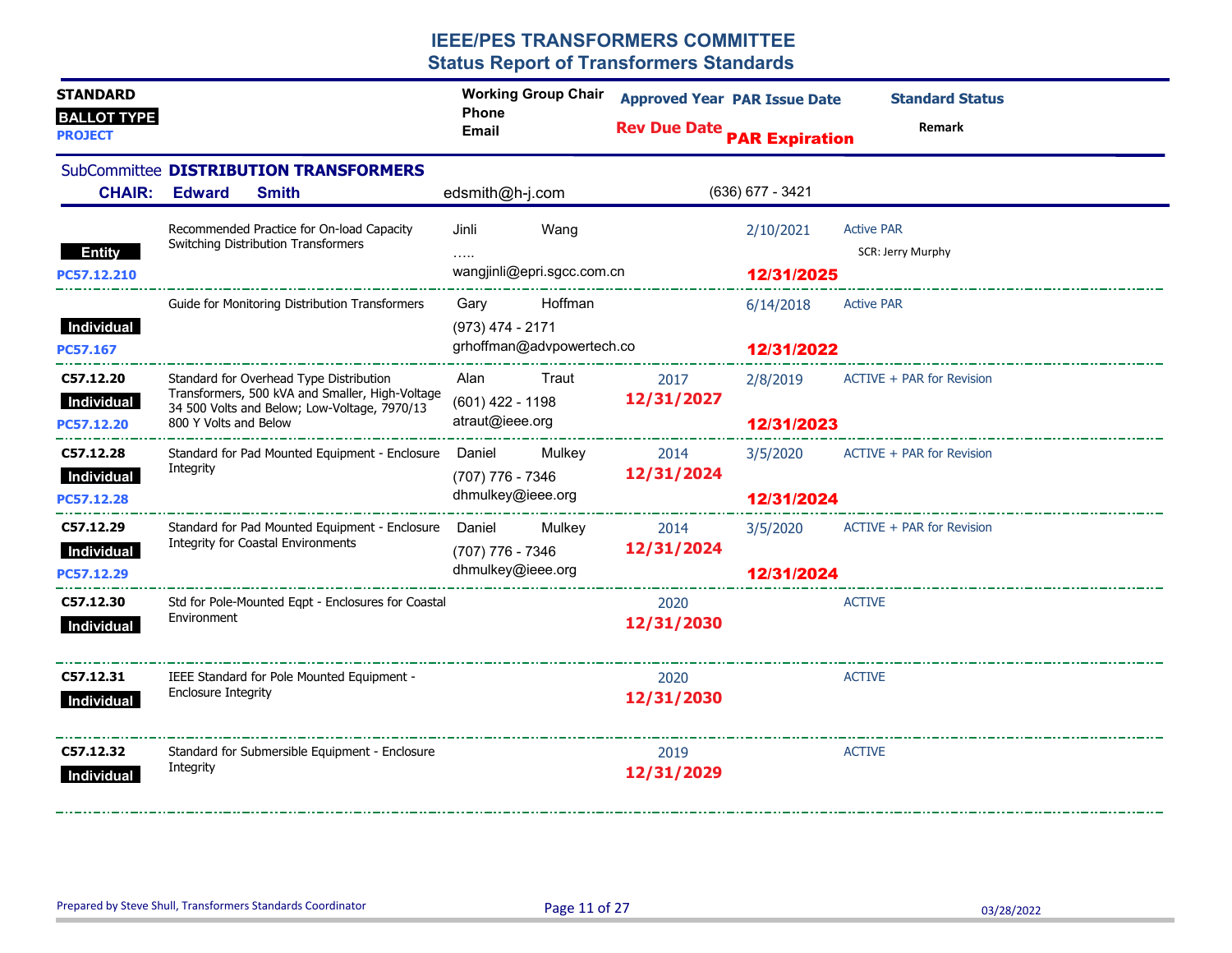| <b>STANDARD</b>                      |                                                                                                                                                                     | <b>Working Group Chair</b><br><b>Phone</b>      | <b>Approved Year PAR Issue Date</b> |                  | <b>Standard Status</b>                                                                      |
|--------------------------------------|---------------------------------------------------------------------------------------------------------------------------------------------------------------------|-------------------------------------------------|-------------------------------------|------------------|---------------------------------------------------------------------------------------------|
| <b>BALLOT TYPE</b><br><b>PROJECT</b> |                                                                                                                                                                     | <b>Email</b>                                    | <b>Rev Due Date PAR Expiration</b>  |                  | Remark                                                                                      |
| <b>CHAIR:</b>                        | SubCommittee DISTRIBUTION TRANSFORMERS<br><b>Edward</b><br><b>Smith</b>                                                                                             | edsmith@h-j.com                                 |                                     | (636) 677 - 3421 |                                                                                             |
| C57.12.34<br>Individual              | IEEE Standard Requirements for Pad-Mounted,<br>Compartmental-Type, Self-Cooled, Three-Phase                                                                         | Shull<br>Stephen<br>$(417)$ 206 - 4047          | 2015<br>12/31/2025                  | 9/22/2016        | $ACTIVE + PAR$ for Revision $+ 1$ PAR extension<br>Currently in Ballot - Close 3/24/2022    |
| PC57.12.34                           | Distribution Transformers, 10 MVA and Smaller;<br>High-Voltage, 34.5 kV Nominal System Voltage<br>and Below; Low-Voltage, 15 kV Nominal System<br>Voltage and Below | sshull@ckt.net                                  |                                     | 12/31/2022       |                                                                                             |
| C57.12.35<br>Individual              | IEEE Standard Bar Coding for Distribution<br>Transformers and Step-Voltage Regulators                                                                               | Rhett<br>Chrysler<br>(731) 288 - 2831           | 2013<br>12/31/2023                  | 6/13/2019        | ACTIVE + PAR for Revision                                                                   |
| PC57.12.35                           |                                                                                                                                                                     | rhettchrysler@ieee.org<br>--------------------  |                                     | 12/31/2023       |                                                                                             |
| C57.12.36<br>Individual              | Standard Requirements for Liquid-Immersed<br><b>Distribution Substation Transformers</b>                                                                            |                                                 | 2017<br>12/31/2027                  |                  | <b>ACTIVE</b>                                                                               |
| C57.12.37<br>Individual              | IEEE Standard for the Electronic Reporting of<br><b>Transformer Test Data</b>                                                                                       |                                                 | 2015<br>12/31/2025                  |                  | <b>ACTIVE</b>                                                                               |
| C57.12.38                            | IEEE Standard for Pad-Mounted-Type, Self-Cooled, Ali                                                                                                                | Ghafourian                                      | 2014                                |                  | 10/28/2017 ACTIVE + PAR for Revision + 1 PAR Extension                                      |
| Individual<br>PC57.12.38             | Single-Phase Distribution Transformers 250 kVA<br>and Smaller: High Voltage, 34 500 GrdY/19 920 V<br>and Below; Low Voltage, 480/240 V and Below                    | (706) 202 - 7212<br>asghar.ghafourian@gmail.com | 12/31/2024                          | 12/31/2023       | Corrigenda PAR is currently active until 2024. Corrigenda<br>PAR will be allowed to expire. |
| C57.12.39<br>Individual              | IEEE Standard for Requirements for Distribution<br><b>Transformer Tank Pressure Coordination</b>                                                                    |                                                 | 2017<br>12/31/2027                  |                  | <b>ACTIVE</b>                                                                               |
| C57.15<br>Individual                 | IEEE Standard Requirements, Terminology, and<br>Test Code for Step-Voltage Regulators                                                                               |                                                 | 2017<br>12/31/2027                  |                  | <b>ACTIVE</b>                                                                               |

--------------------------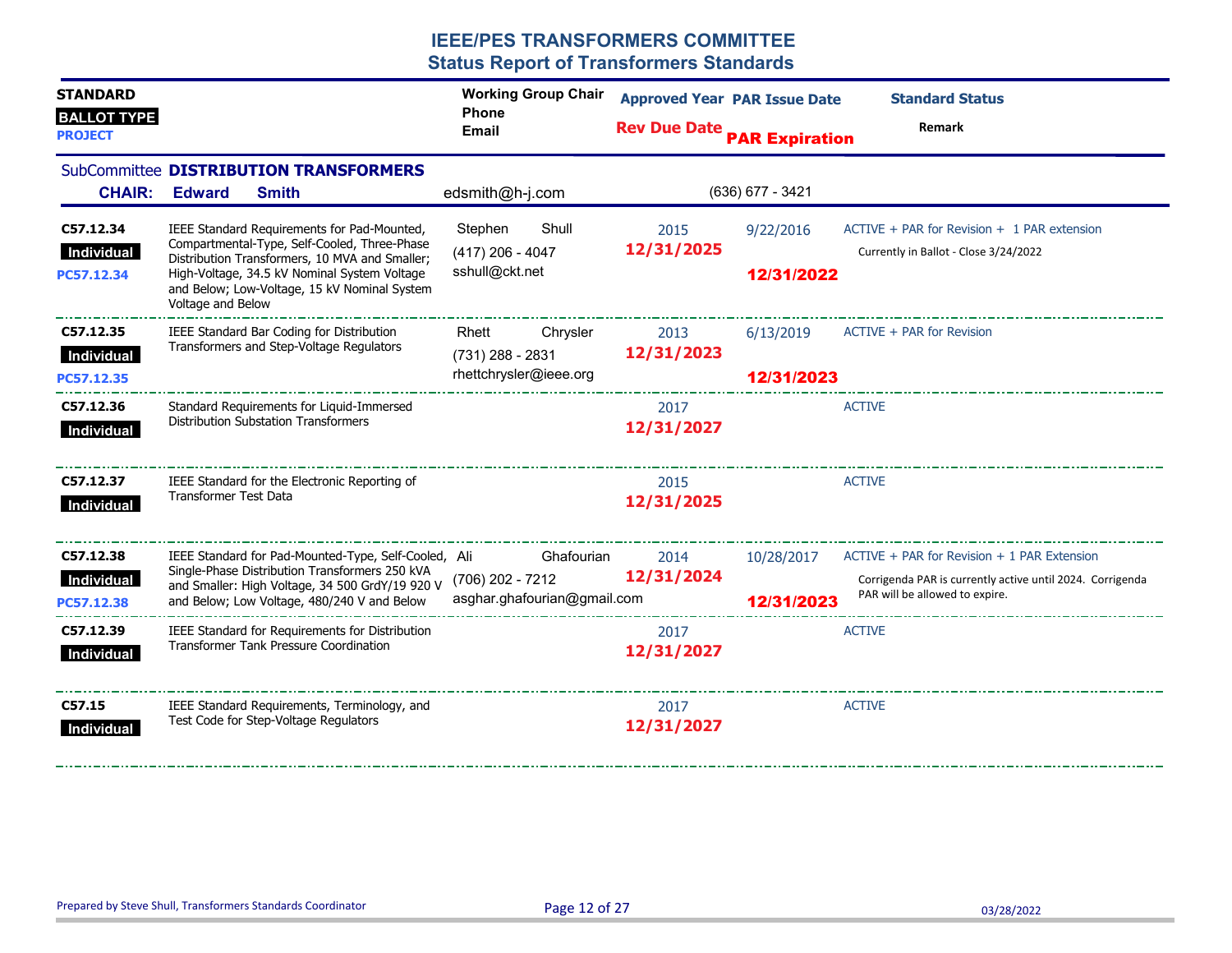| <b>STANDARD</b><br><b>BALLOT TYPE</b><br><b>PROJECT</b> |                                                                                                                                                                                                    | <b>Working Group Chair</b><br><b>Phone</b><br>Email                  | <b>Approved Year PAR Issue Date</b><br><b>Rev Due Date PAR Expiration</b> |                         | <b>Standard Status</b><br>Remark                                                                                                  |
|---------------------------------------------------------|----------------------------------------------------------------------------------------------------------------------------------------------------------------------------------------------------|----------------------------------------------------------------------|---------------------------------------------------------------------------|-------------------------|-----------------------------------------------------------------------------------------------------------------------------------|
| <b>CHAIR:</b>                                           | SubCommittee DRY TYPE TRANSFORMERS<br><b>Casey</b><br><b>Ballard</b>                                                                                                                               | robert.c.ballard@ieee.org                                            |                                                                           | (804) 292 - 5207        |                                                                                                                                   |
| 259                                                     | IEEE Standard Test Procedure for Evaluation of                                                                                                                                                     | Juan-Pablo Andrade Medina 1999                                       |                                                                           | 12/3/2020               | INACTIVE-RESERVED+ PAR for Revision                                                                                               |
| <b>Individual</b><br>P259                               | Systems of Insulation for Dry-Type Specialty and<br>General-Purpose Transformers                                                                                                                   | (815) 678-2421<br>jmedina@olsun.com                                  | 12/31/2020                                                                | 12/31/2024              | Standard was allowed to expire by the SC. However, when<br>revising IEEE C57.12.60, the need for this standard was<br>recognized. |
| C57.12.01                                               | IEEE Standard for General Requirements for Dry-                                                                                                                                                    | Ballard<br>Casey                                                     | 2020                                                                      | 2/23/2022               | ACTIVE + PAR for Revision                                                                                                         |
| Individual<br>PC57.12.01                                | Type Distribution and Power Transformers                                                                                                                                                           | (804) 292 - 5207<br>robert.c.ballard@ieee.org                        | 12/31/2030                                                                | 12/31/2026              | This standard is under continuous revision.                                                                                       |
| C57.12.51<br>Individual                                 | IEEE Guide for Mechanical Interchangeability of<br>Ventilated Dry-Type Transformers                                                                                                                |                                                                      | 2019<br>12/31/2029                                                        |                         | <b>ACTIVE</b>                                                                                                                     |
| C57.12.52<br>Individual<br>PC57.12.52                   | IEEE Standard for Sealed Dry-Type Power<br>Transformers, 501 kVA and Higher, Three-Phase,<br>with High-Voltage 601 to 34500 Volts, Low-<br>Voltage 208Y/120 to 4160 Volts--General<br>Requirements | Joseph<br>Tedesco<br>(276) 688-1675<br>joseph.l.tedesco@hitachi-powe | 2012<br>12/31/2022                                                        | 3/5/2020<br>12/31/2024  | ACTIVE + PAR for Revision<br>Scope Changed and Approved 2/23/2022                                                                 |
| C57.12.58<br>Individual                                 | IEEE Guide for Conducting a Transient Voltage<br>Analysis of a Dry-Type Transformer Coil                                                                                                           |                                                                      | 2017<br>12/31/2027                                                        |                         | <b>ACTIVE</b>                                                                                                                     |
| C57.12.59<br>Individual                                 | IEEE Guide for Dry-Type Transformer Through-<br><b>Fault Current Duration</b>                                                                                                                      |                                                                      | 2015<br>12/31/2025                                                        |                         | <b>ACTIVE</b><br>Dereck Foster has been appointed to TF Chair to study the<br>need for revision.                                  |
| C57.12.60<br>Individual                                 | IEEE Standard for Thermal Evaluation of<br>Insulation Systems for Dry-Type Power and<br><b>Distribution Transformers</b>                                                                           |                                                                      | 2020<br>12/31/2030                                                        |                         | <b>ACTIVE</b>                                                                                                                     |
| C57.12.91<br><b>Individual</b><br>PC57.12.91            | IEEE Standard Test Code for Dry-Type Distribution David<br>and Power Transformers                                                                                                                  | Walker<br>(520) 484 - 5338<br>djwalker1260@gmail.com                 | 2020<br>12/31/2030                                                        | 2/23/2022<br>12/31/2026 | ACTIVE + PAR for Revision<br>This standard is under continuous revision.                                                          |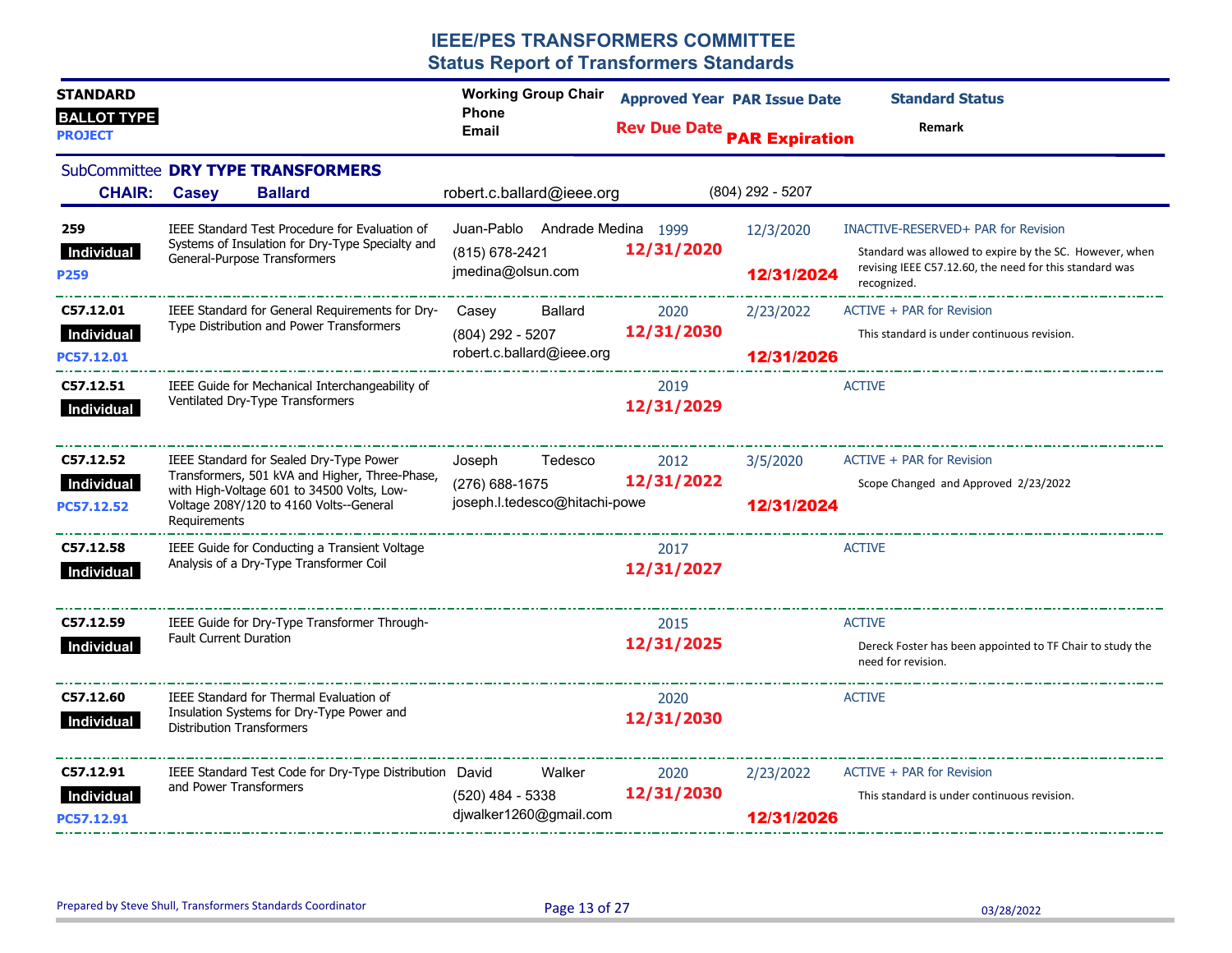| <b>STANDARD</b><br><b>BALLOT TYPE</b><br><b>PROJECT</b> |                                                                                                                                            | <b>Working Group Chair</b><br><b>Phone</b><br><b>Email</b>            | <b>Approved Year PAR Issue Date</b><br><b>Rev Due Date</b> | <b>PAR Expiration</b>   | <b>Standard Status</b><br>Remark                                                                                                                                                                                                                                                                                                     |
|---------------------------------------------------------|--------------------------------------------------------------------------------------------------------------------------------------------|-----------------------------------------------------------------------|------------------------------------------------------------|-------------------------|--------------------------------------------------------------------------------------------------------------------------------------------------------------------------------------------------------------------------------------------------------------------------------------------------------------------------------------|
| <b>CHAIR:</b>                                           | SubCommittee DRY TYPE TRANSFORMERS<br><b>Ballard</b><br><b>Casey</b>                                                                       | robert.c.ballard@ieee.org                                             |                                                            | $(804)$ 292 - 5207      |                                                                                                                                                                                                                                                                                                                                      |
| C57.124<br>Individual<br><b>PC57.124</b>                | IEEE Recommended Practice for the Detection of<br>Partial Discharge and the Measurement of<br>Apparent Charge in Dry-Type Transformers     | Prevost<br>Thomas<br>(802) 751 - 3458<br>tprevost@ieee.org            | 1991<br>12/31/2019                                         | 6/15/2017<br>12/31/2023 | INACTIVE-RESERVED +PAR for Revision+1PAR extension<br>This is late due to an earlier decision to wait on the<br>development of IEEE C57.113 to keep the testing processes<br>in sync between liquid filled and dry type. For the next<br>revision it has been proposed that these two documents be<br>combined to reduce the effort. |
| C57.134<br>Individual<br><b>PC57.134</b>                | IEEE Guide for Determination of Hottest Spot<br>Temperature in Dry Type Transformers                                                       | Colby<br>Lovins<br>colby.lovins@ieee.org                              | 2013<br>12/31/2023                                         | 5/21/2021<br>12/31/2025 | ACTIVE + PAR for Revision                                                                                                                                                                                                                                                                                                            |
| C57.16<br>Individual<br><b>PC57.16</b>                  | IEEE Standard Requirements, Terminology, and<br>Test Code for Dry-Type Air- Core Series-<br><b>Connected Reactors</b>                      | Del Rio<br>J. Arturo<br>$(919)$ 449 - 5675<br>a.delrio@ieee.org       | 2011<br>12/31/2021                                         | 2/5/2016<br>12/31/2022  | $ACTIVE + PAR$ for Revision $+ 1$ PAR Extension                                                                                                                                                                                                                                                                                      |
| C57.94<br>Individual<br><b>PC57.94</b>                  | IEEE Recommended Practice for Installation,<br>Application, Operation, and Maintenance of Dry-<br>Type Distribution and Power Transformers | Juan-Pablo Andrade Medina 2015<br>(815) 678-2421<br>jmedina@olsun.com | 12/31/2025                                                 | 2/23/2022<br>12/31/2026 | ACTIVE + PAR for Revision                                                                                                                                                                                                                                                                                                            |
| C57.96<br>Individual<br><b>PC57.96</b>                  | IEEE Guide for Loading Dry-Type Distribution and<br><b>Power Transformers</b>                                                              | Aniruddha<br>Narawane<br>$(804)$ 229 - 5956<br>aniraj200@yahoo.com    | 2013<br>12/31/2023                                         | 2/10/2021<br>12/31/2025 | ACTIVE + PAR for Revision                                                                                                                                                                                                                                                                                                            |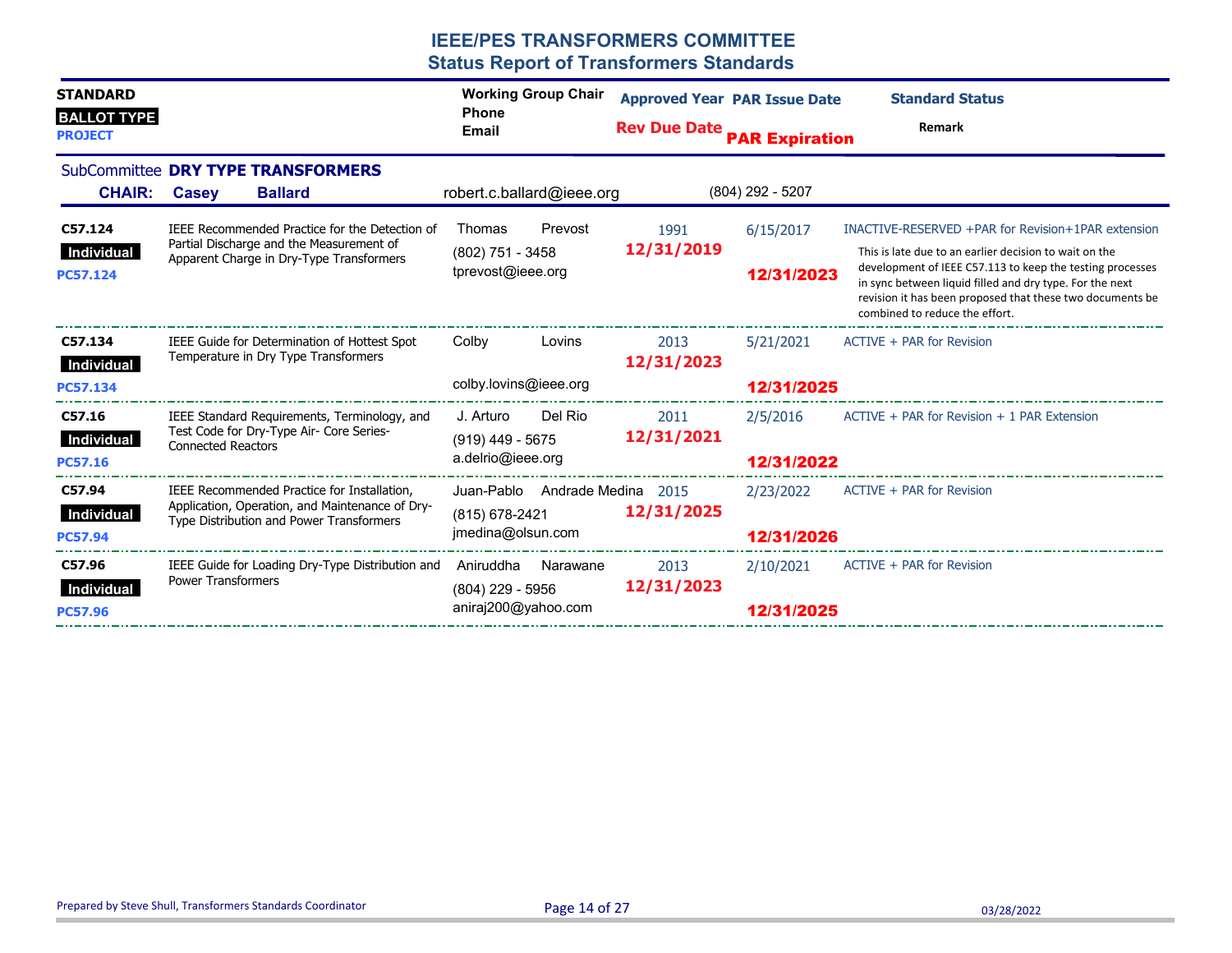| <b>STANDARD</b><br><b>BALLOT TYPE</b><br><b>PROJECT</b> | <b>Working Group Chair</b><br><b>Phone</b><br><b>Email</b> |                                                                                                                                                                          |  | <b>Approved Year PAR Issue Date</b><br><b>Rev Due Date PAR Expiration</b> |                    | <b>Standard Status</b><br>Remark |               |  |
|---------------------------------------------------------|------------------------------------------------------------|--------------------------------------------------------------------------------------------------------------------------------------------------------------------------|--|---------------------------------------------------------------------------|--------------------|----------------------------------|---------------|--|
|                                                         |                                                            | SubCommittee HVDC TRANSFORMERS                                                                                                                                           |  |                                                                           |                    |                                  |               |  |
| <b>CHAIR: UIf</b>                                       |                                                            | <b>Radbrandt</b>                                                                                                                                                         |  | ulf.radbrandt@ieee.org                                                    |                    | 4 (624) 078 - 3357               |               |  |
| 1277<br>Individual                                      |                                                            | IEEE Standard General Requirements and Test<br>Code for Dry-Type and Oil-Immersed Smoothing<br>Reactors and for Dry-Type Converter Reactors for<br>DC Power Transmission |  |                                                                           | 2020<br>12/31/2030 |                                  | <b>ACTIVE</b> |  |
| 60076-57-129<br>Individual                              | applications                                               | IEC/IEEE International Standard - Power<br>transformers--Part 57-129: Transformers for HVDC                                                                              |  |                                                                           | 2017<br>12/31/2027 |                                  | <b>ACTIVE</b> |  |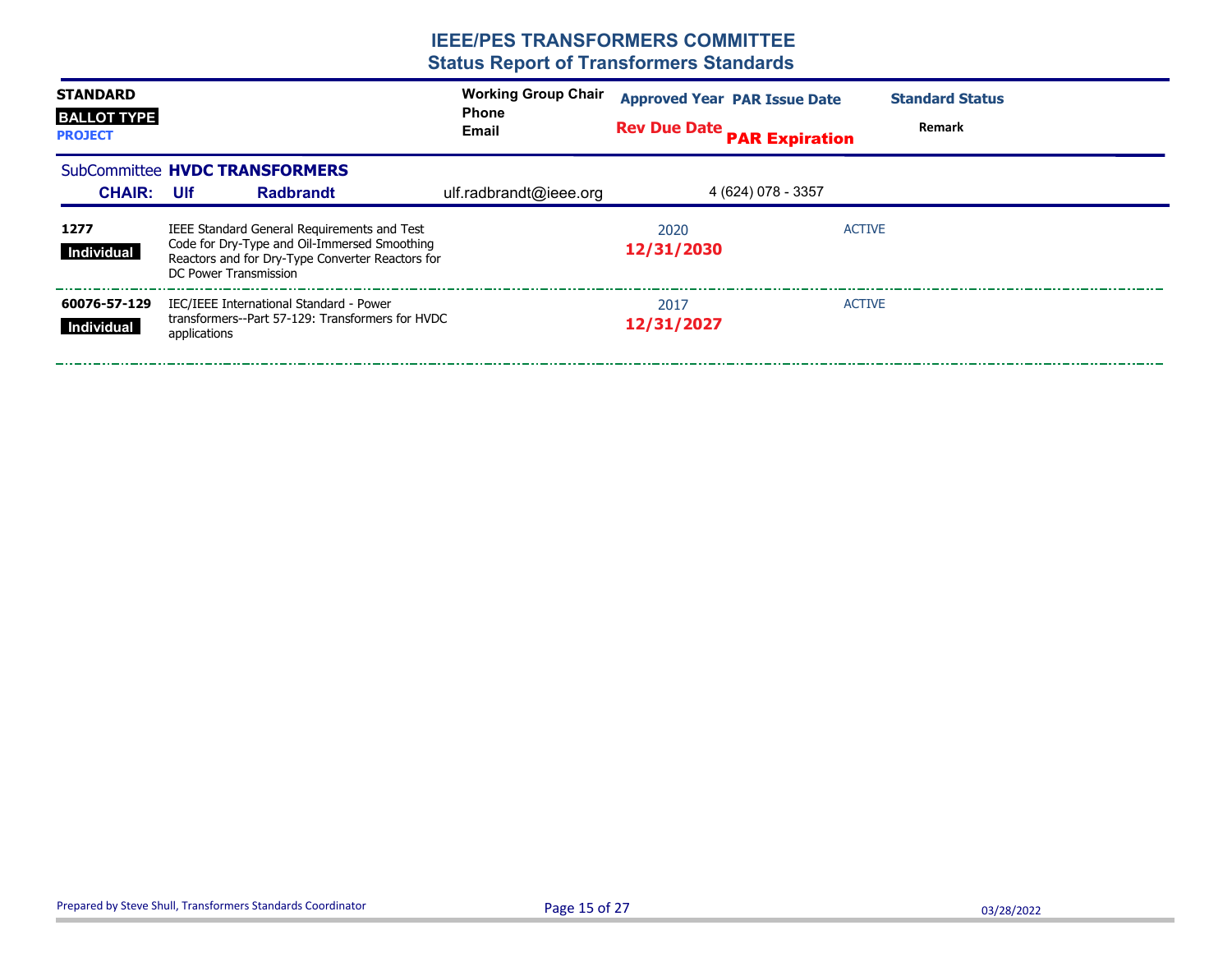| <b>STANDARD</b>                      |                                                           |                                                                                                  | <b>Working Group Chair</b>               |                                                                                                                                                                  | <b>Approved Year PAR Issue Date</b> |                                              | <b>Standard Status</b>                                           |  |
|--------------------------------------|-----------------------------------------------------------|--------------------------------------------------------------------------------------------------|------------------------------------------|------------------------------------------------------------------------------------------------------------------------------------------------------------------|-------------------------------------|----------------------------------------------|------------------------------------------------------------------|--|
| <b>BALLOT TYPE</b><br><b>PROJECT</b> |                                                           |                                                                                                  | <b>Phone</b><br><b>Email</b>             |                                                                                                                                                                  |                                     | <b>Rev Due Date PAR Expiration</b><br>Remark |                                                                  |  |
|                                      |                                                           | SubCommittee INSTRUMENT TRANSFORMERS                                                             |                                          |                                                                                                                                                                  |                                     |                                              |                                                                  |  |
| <b>CHAIR:</b>                        | <b>Thomas</b>                                             | <b>Sizemore</b>                                                                                  | thomas.sizemore.us@ieee.org              |                                                                                                                                                                  |                                     | $(252)$ 827 - 3235                           |                                                                  |  |
|                                      | Transformers                                              | Standard Requirements for Station Service Voltage David                                          |                                          | Wallace                                                                                                                                                          |                                     | 12/11/2013                                   | <b>Active PAR</b>                                                |  |
| Individual<br>P63253-5713-8          |                                                           | 12/31/2021<br>$(662)$ 325 - 2009<br>daweleceng@aol.com                                           | 12/31/2023                               | The original PAR was approved on 12/11/2013. The orginal<br>Project was called PC57.13.8. It was extended on 6/15/2017,<br>modified to a dual logo on 3/21/2019. |                                     |                                              |                                                                  |  |
|                                      |                                                           | Standard for Power-Line Carrier Coupling                                                         | Zoltan                                   | Roman                                                                                                                                                            |                                     | 3/23/2017                                    | Active PAR + 1 PAR Extension                                     |  |
| Individual<br>PC57.13.9              | Capacitors and Coupling Capacitor Voltage<br>Transformers |                                                                                                  | (706) 360 - 4964<br>zoltan.roman@ge.com  |                                                                                                                                                                  |                                     | 12/31/2023                                   |                                                                  |  |
| C57.13                               | <b>Transformers</b>                                       | IEEE Standard Requirements for Instrument                                                        | David                                    | Wallace                                                                                                                                                          | 2016                                | 3/21/2019                                    | ACTIVE + PAR for Corrigenda                                      |  |
| Individual<br>PC57.13-2016CO         |                                                           |                                                                                                  | $(662)$ 325 - 2009<br>daweleceng@aol.com |                                                                                                                                                                  | 12/31/2026                          | 12/31/2023                                   |                                                                  |  |
|                                      |                                                           |                                                                                                  |                                          |                                                                                                                                                                  |                                     |                                              |                                                                  |  |
| C57.13.2                             | Transformers                                              | Conformance Test Procedure for Instrument                                                        | Shibao                                   | Zhang                                                                                                                                                            | 2005<br>12/31/2020                  | 12/6/2017                                    | INACTIVE-RESERVED+PAR for Revision+1 PAR extension               |  |
| Individual<br><b>PC13.2</b>          |                                                           |                                                                                                  | (585) 768-1273<br>szhang@hubbell.com     |                                                                                                                                                                  |                                     | 12/31/2023                                   | Ballot closed on 11/13/2021. Currently in comment<br>resolution. |  |
| C57.13.5<br>Individual               | Voltage of 115 kV and Above                               | Standard of Performance and Test Requirements<br>for Instrument Transformers of a Nominal System |                                          |                                                                                                                                                                  | 2019<br>12/31/2029                  |                                              | <b>ACTIVE</b>                                                    |  |
| C57.13.6<br>Individual               | Transformers                                              | Standard for High Accuracy Instrument                                                            |                                          |                                                                                                                                                                  | 2005<br>12/31/2020                  |                                              | <b>INACTIVE-RESERVED</b>                                         |  |
| C57.13.7<br>Individual               | mA                                                        | IEEE Standard for Current Transformers with<br>Maximum Milliampere Secondary Current of 250      |                                          |                                                                                                                                                                  | 2018<br>12/31/2028                  |                                              | <b>ACTIVE</b>                                                    |  |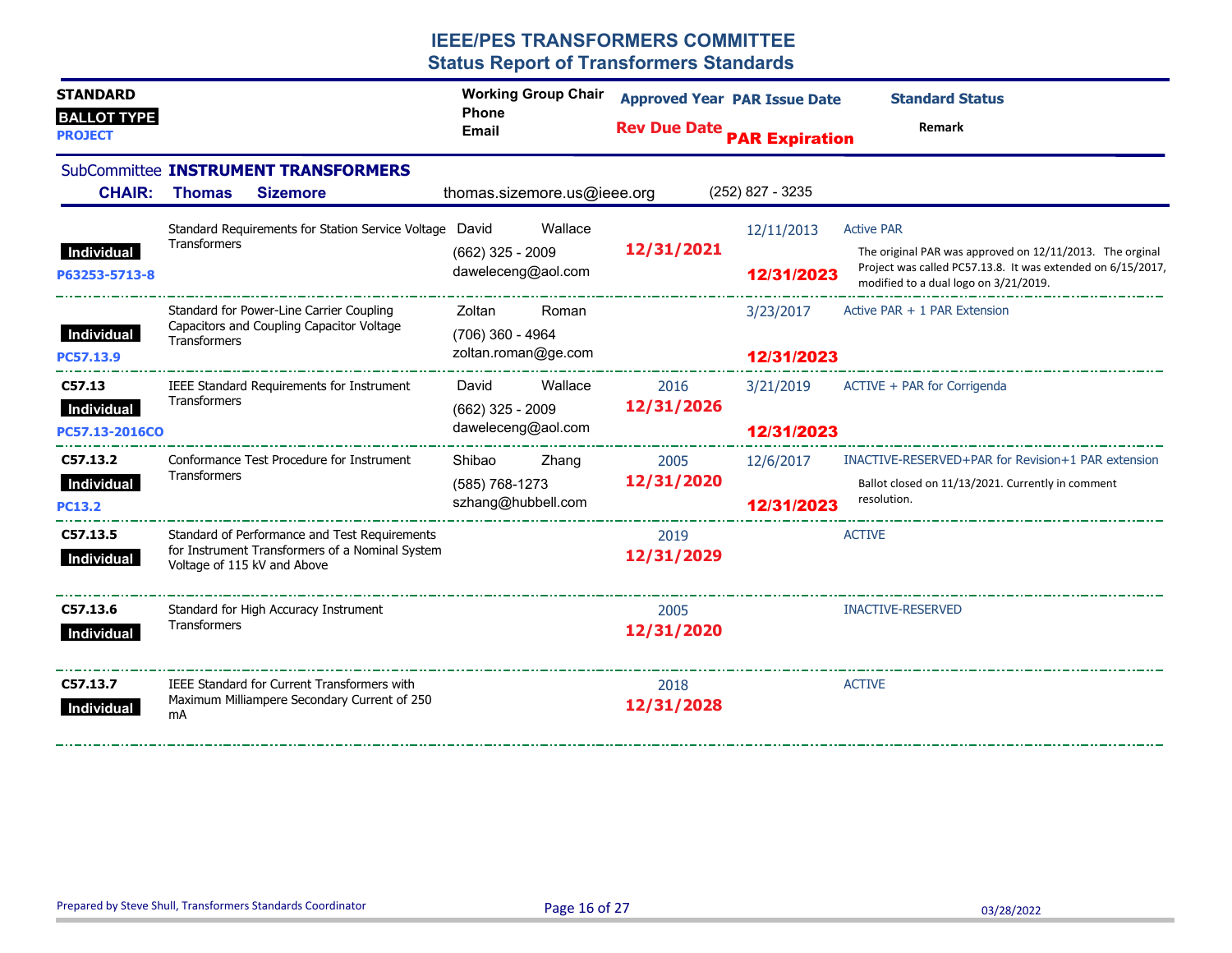| <b>STANDARD</b>                          |                   |                                                                                                                                                          | <b>Working Group Chair</b><br><b>Phone</b>                 |                    | <b>Approved Year PAR Issue Date</b> | <b>Standard Status</b>       |
|------------------------------------------|-------------------|----------------------------------------------------------------------------------------------------------------------------------------------------------|------------------------------------------------------------|--------------------|-------------------------------------|------------------------------|
| <b>BALLOT TYPE</b><br><b>PROJECT</b>     |                   |                                                                                                                                                          | Email                                                      |                    | <b>Rev Due Date PAR Expiration</b>  | Remark                       |
| SubCommittee INSULATING FLUIDS           |                   |                                                                                                                                                          |                                                            |                    |                                     |                              |
| <b>CHAIR:</b>                            | <b>Scott</b>      | <b>Reed</b>                                                                                                                                              | sreed@mvadiagnostics.com                                   |                    | $(330)$ 498 - 6259                  |                              |
| Individual<br><b>PC57.166</b>            | Equipment         | Guide for Acceptance and Maintenance of<br>Insulating Liquids in Transformers and Related                                                                | Thomas<br>Prevost<br>(802) 751 - 3458<br>tprevost@ieee.org |                    | 3/8/2018<br>12/31/2022              | Active PAR + PAR for Revison |
| C57.104<br>Individual                    |                   | IEEE Guide for the Interpretation of Gases<br>Generated in Mineral Oil-Immersed Transformers                                                             |                                                            | 2019<br>12/31/2029 |                                     | <b>ACTIVE</b>                |
| C57.106<br>Individual                    |                   | IEEE Guide for Acceptance and Maintenance of<br>Mineral Insulating Oil in Electrical Equipment                                                           |                                                            | 2015<br>12/31/2025 |                                     | <b>ACTIVE</b>                |
| C57.111<br>Individual                    |                   | IEEE Guide for Acceptance of Silicone Insulating<br>Fluid and Its Maintenance in Transformers                                                            |                                                            | 1989<br>3/19/2019  |                                     | <b>INACTIVE-RESERVED</b>     |
| C57.121<br>Individual                    |                   | IEEE Guide for Acceptance and Maintenance of<br>Less-Flammable Hydrocarbon Fluid in Transformers                                                         |                                                            | 1998<br>12/9/2019  |                                     | <b>INACTIVE-RESERVED</b>     |
| C57.130<br>Individual                    | and Reactors      | IEEE Guide for the Use of Dissolved Gas Analysis<br>Applied to Factory Temperature Rise Tests for the<br>Evaluation of Mineral Oil-Immersed Transformers |                                                            | 2015<br>12/31/2025 |                                     | <b>ACTIVE</b>                |
| C57.139<br>Individual                    | Load Tap Changers | Guide for Dissolved Gas Analysis in Transformer                                                                                                          |                                                            | 2015<br>12/31/2025 |                                     | <b>ACTIVE</b>                |
| C57.146<br><b>Individual</b><br>PC57.146 |                   | Guide for Interpretation of Gasses Generated in<br>Silicone-Immersed Transformers                                                                        | Karas<br>Jon<br>(216) 213-0987<br>jon.karas@sdmyers.com    | 2005<br>12/31/2021 | 3/5/2020<br>12/31/2024              | ACTIVE + PAR for Revision    |
| C57.147<br>Individual                    |                   | Guide for Acceptance and Maintenance of Natural<br>Insulating Liquid in Transformers                                                                     |                                                            | 2018<br>12/31/2028 |                                     | <b>ACTIVE</b>                |
|                                          |                   | Prepared by Steve Shull, Transformers Standards Coordinator                                                                                              | Page 17 of 27                                              |                    |                                     | 03/28/2022                   |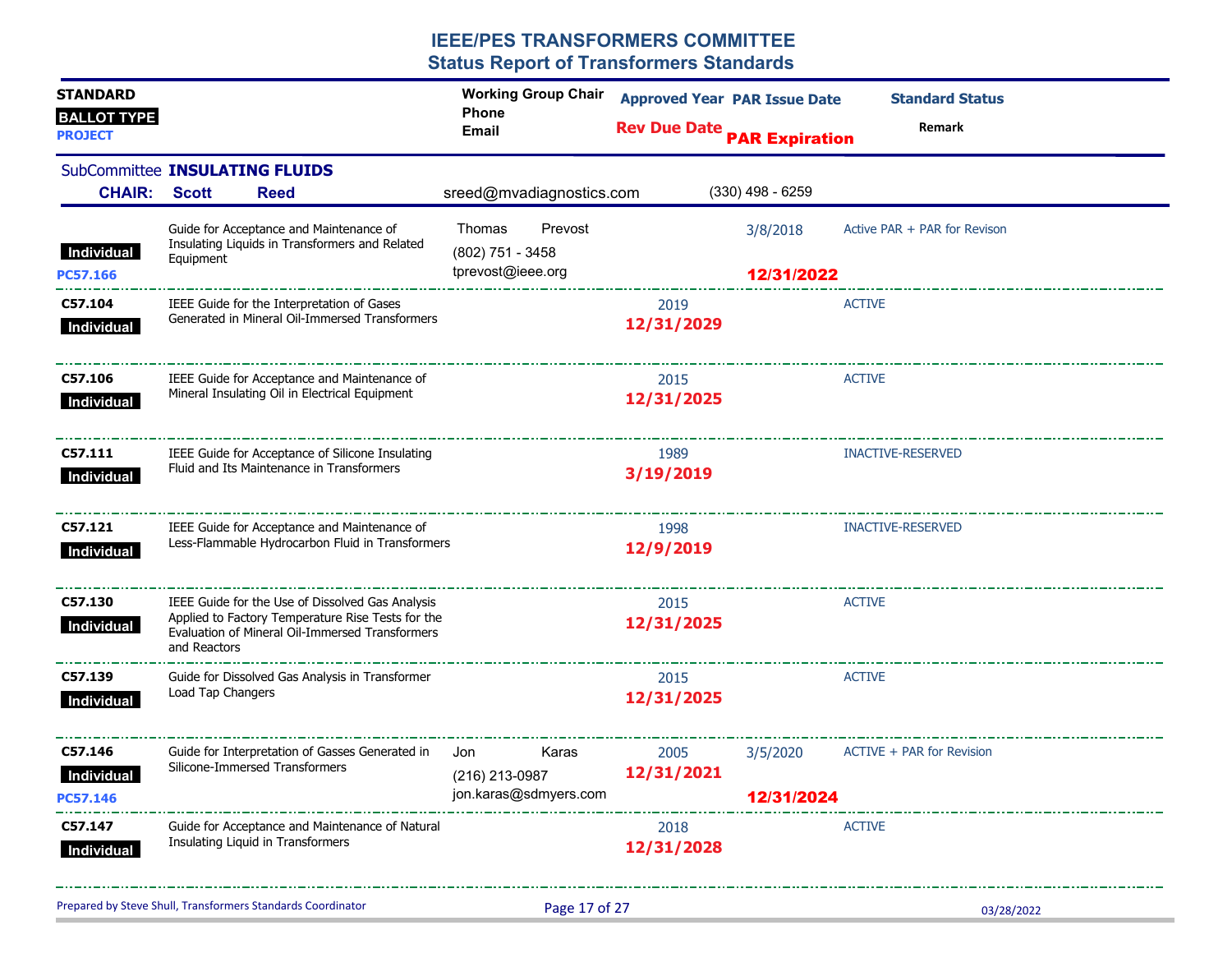| <b>STANDARD</b><br><b>BALLOT TYPE</b><br><b>PROJECT</b> |                                                                                                                   | <b>Working Group Chair</b><br><b>Phone</b><br>Email                       | <b>Approved Year PAR Issue Date</b><br><b>Rev Due Date</b> | <b>PAR Expiration</b>   | <b>Standard Status</b><br>Remark |
|---------------------------------------------------------|-------------------------------------------------------------------------------------------------------------------|---------------------------------------------------------------------------|------------------------------------------------------------|-------------------------|----------------------------------|
| <b>CHAIR:</b>                                           | SubCommittee <b>INSULATING FLUIDS</b><br><b>Scott</b><br><b>Reed</b>                                              | sreed@mvadiagnostics.com                                                  |                                                            | $(330)$ 498 - 6259      |                                  |
| C57.155<br>Individual<br>PC57.155                       | IEEE Guide for Interpretation of Gases Generated<br>in Natural Ester and Synthetic Ester-Immersed<br>Transformers | Sbravati<br>Alan<br>(612) 413 - 4599<br>alan sbravati@cargill.com         | 2014<br>12/31/2024                                         | 9/23/2021<br>12/31/2025 | ACTIVE + PAR for Revision        |
| C57.637<br>Individual<br><b>PC57.637</b>                | <b>IEEE Guide for the Reclamation of Mineral</b><br>Insulating Oil and Criteria for Its Use                       | Stephanie<br>Denzer<br>$(330)$ 581 - 4103<br>stephaniedenzer@alliantenerg | 2015<br>12/31/2025                                         | 9/23/2021<br>12/31/2025 | ACTIVE + PAR for Revision        |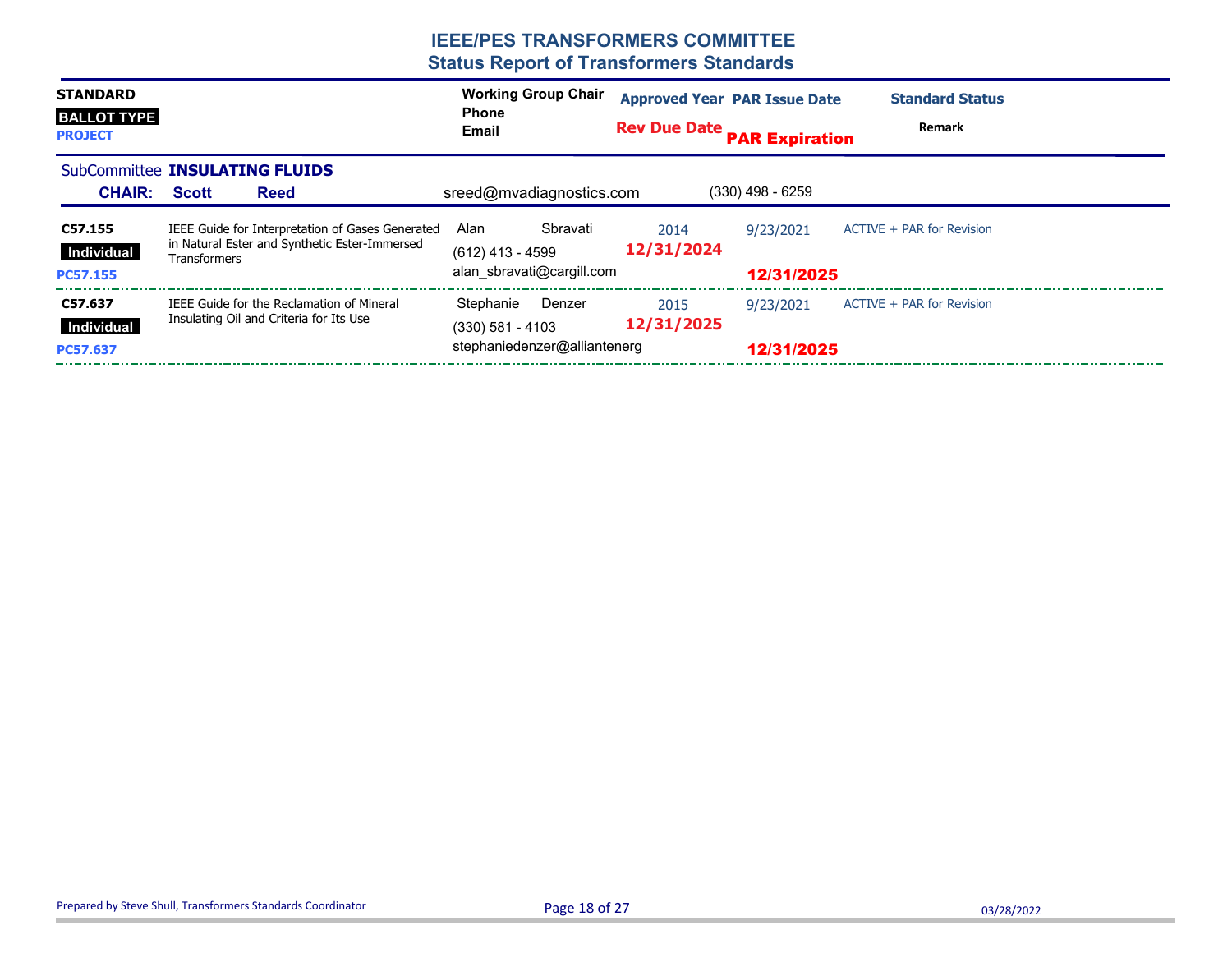| <b>STANDARD</b><br><b>BALLOT TYPE</b><br><b>PROJECT</b> |                                                                                                                                                                                                                                        | <b>Working Group Chair</b><br><b>Phone</b><br>Email                            | <b>Approved Year PAR Issue Date</b><br><b>Rev Due Date</b> | <b>PAR Expiration</b>    | <b>Standard Status</b><br><b>Remark</b>                                                                                |
|---------------------------------------------------------|----------------------------------------------------------------------------------------------------------------------------------------------------------------------------------------------------------------------------------------|--------------------------------------------------------------------------------|------------------------------------------------------------|--------------------------|------------------------------------------------------------------------------------------------------------------------|
| <b>CHAIR:</b>                                           | SubCommittee INSULATION LIFE<br><b>Samuel</b><br><b>Sharpless</b>                                                                                                                                                                      | slsharpless@rimkus.com                                                         |                                                            | $(407)$ 661 - 1245       |                                                                                                                        |
| Individual<br>PC57.162                                  | Guide for the Interpretation of Moisture Related<br>Parameters in Liquid Immersed Transformers and<br>Reactors<br>الوائل سنواح والسواح والسواح والسواح والسواح والسواح والسواح والسواح والسواح والسواح والمتواطئ الموالي والمواج والمت | Thomas<br>Prevost<br>(802) 751 - 3458<br>tprevost@ieee.org                     |                                                            | 8/23/2013<br>12/31/2022  | Active PAR + 2 PAR Extensions<br>This will not get another extension without significant<br>extenuating circumstances. |
| Individual<br>PC57.165                                  | Guide for Temperature Measurements for Liquid<br>Immersed Transformers and Reactors                                                                                                                                                    | Mark<br>Tostrud<br>(262) 746 - 1230<br>mark.tostrud@dynamicratings.            |                                                            | 2/17/2017<br>12/31/2023  | Active PAR $+1$ PAR Extension                                                                                          |
| Individual<br>PC57.169                                  | Guide for Determination of Maximum Winding<br>Temperature Rise in Liquid-Immersed<br>Transformers                                                                                                                                      | Scott<br>Digby<br>$(919) 546 - 5798$<br>scott.digby@duke-energy.com            |                                                            | 3/21/2019<br>12/31/2023  | <b>Active PAR</b>                                                                                                      |
| 1276<br>Individual<br>P1276a                            | IEEE Guide for the Application of High-<br>Temperature Insulation Materials in Liquid-<br>Immersed Distribution, Power, and Regulating<br>Transformers                                                                                 | Kevin<br>Biggie<br>kevin.biggie@weidmann-group                                 | 2020<br>12/31/2030                                         | 3/23/2022<br>12/31/2026  | ACTIVE + PAR for Amendment                                                                                             |
| 1538<br>Individual                                      | IEEE Guide for Determination of Maximum<br>Winding Temperature Rise in Liquid Filled<br>Transformer                                                                                                                                    |                                                                                | 2000<br>12/31/2021                                         |                          | <b>ACTIVE</b><br>Please note that this document will be allowed to go inactive<br>as it is being replaced by C57.169.  |
| 1538a<br>Individual                                     | IEEE Guide for Determination of Maximum<br>Winding-Temperature Rise in Liquid Immersed<br>Transformers -- Amendment 1                                                                                                                  |                                                                                | 2015<br>12/31/2021                                         |                          | <b>ACTIVE</b><br>Please note that this document will be allowed to go inactive<br>as it is being replaced by C57.169.  |
| C57.100<br>Individual<br>PC57.100                       | IEEE Standard Test Procedure for Thermal<br>Evaluation of Liquid-Immersed Distribution and<br><b>Power Transformers</b>                                                                                                                | Roger<br><b>Wicks Mickey</b><br>$(804)$ 383 - 3300<br>roger.c.wicks@dupont.com | 2011<br>12/31/2021                                         | 10/30/2018<br>12/31/2022 | ACTIVE + PAR for Revision                                                                                              |
| C57.119<br>Individual                                   | IEEE Recommended Practice for Performing<br>Temperature Rise Tests on Liquid Immersed<br>Power Transformers at Loads Beyond Nameplate<br>Ratings                                                                                       |                                                                                | 2018<br>12/31/2028                                         |                          | <b>ACTIVE</b>                                                                                                          |
| C57.154<br><b>Individual</b><br><b>PC57.154</b>         | IEEE Guide for Conducting Functional Life Tests on Richard<br>Switch Contacts Used in Insulating Liquid--<br><b>Immersed Transformers</b>                                                                                              | Marek<br>$(804)$ 768 - 0748<br>rick.marek@gmail.com                            | 2012<br>12/31/2022                                         | 9/27/2018<br>12/31/2022  | ACTIVE + PAR for Revision<br>Ballot closed on 11/18/2021. Currently in Comment<br>Resolution                           |
|                                                         | Prepared by Steve Shull, Transformers Standards Coordinator                                                                                                                                                                            | Page 19 of 27                                                                  |                                                            |                          | 03/28/2022                                                                                                             |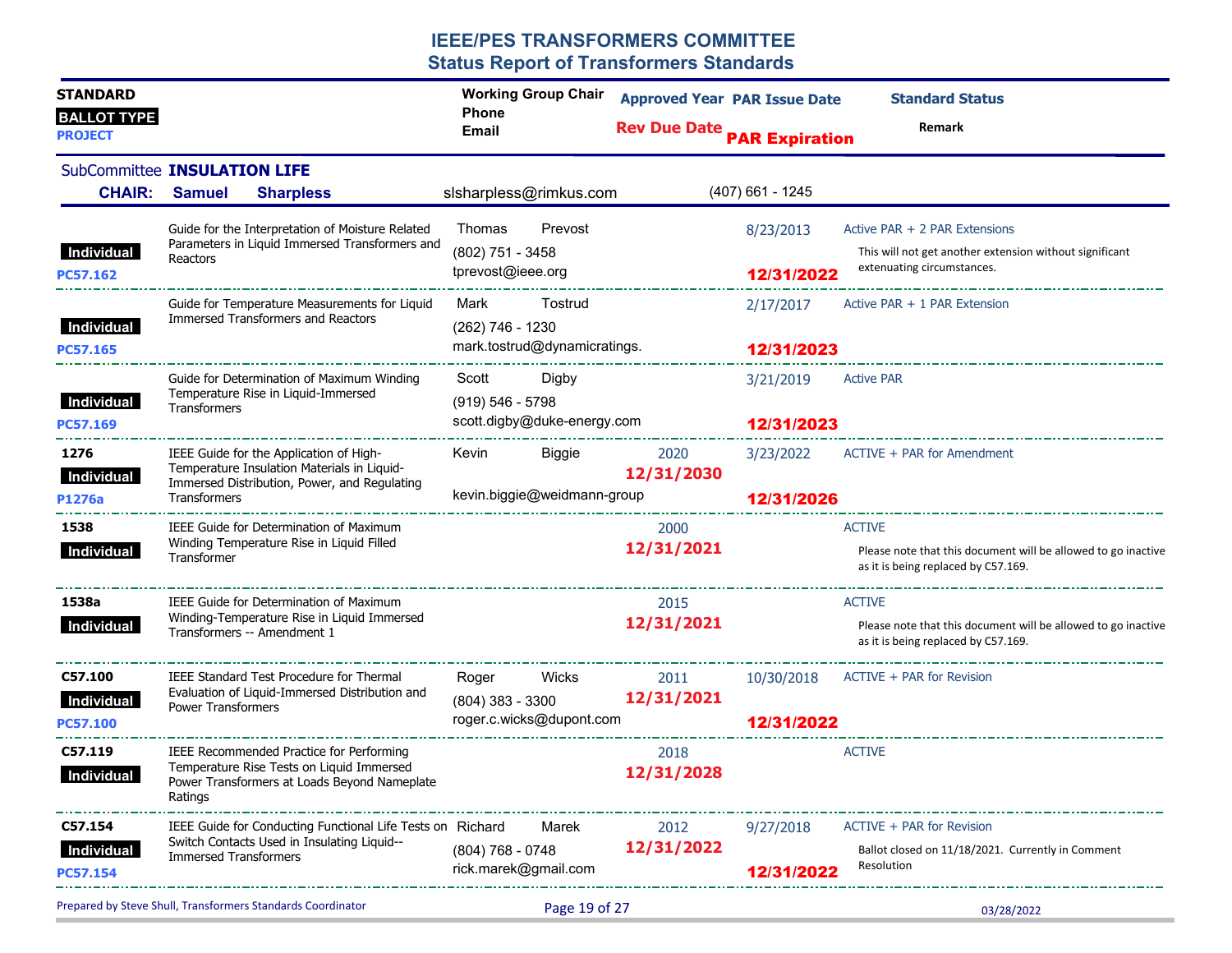| <b>STANDARD</b><br><b>BALLOT TYPE</b><br><b>PROJECT</b> |               |                                                                                         | <b>Working Group Chair</b><br><b>Approved Year PAR Issue Date</b><br><b>Standard Status</b><br><b>Phone</b><br>Remark<br><b>Rev Due Date PAR Expiration</b><br>Email |                                        |                    |                         |                           |
|---------------------------------------------------------|---------------|-----------------------------------------------------------------------------------------|----------------------------------------------------------------------------------------------------------------------------------------------------------------------|----------------------------------------|--------------------|-------------------------|---------------------------|
| SubCommittee INSULATION LIFE<br><b>CHAIR:</b>           | <b>Samuel</b> | <b>Sharpless</b>                                                                        |                                                                                                                                                                      | sisharpless@rimkus.com                 |                    | $(407)$ 661 - 1245      |                           |
| C57.91<br>Individual<br><b>PC57.91</b>                  |               | IEEE Guide for Loading Mineral-Oil-Immersed<br>Transformers and Step-Voltage Regulators | David<br>$(980)$ 373 - 4167                                                                                                                                          | Wallach<br>david.wallach@duke-energy.c | 2011<br>12/31/2021 | 9/28/2017<br>12/31/2023 | ACTIVE + PAR for Revision |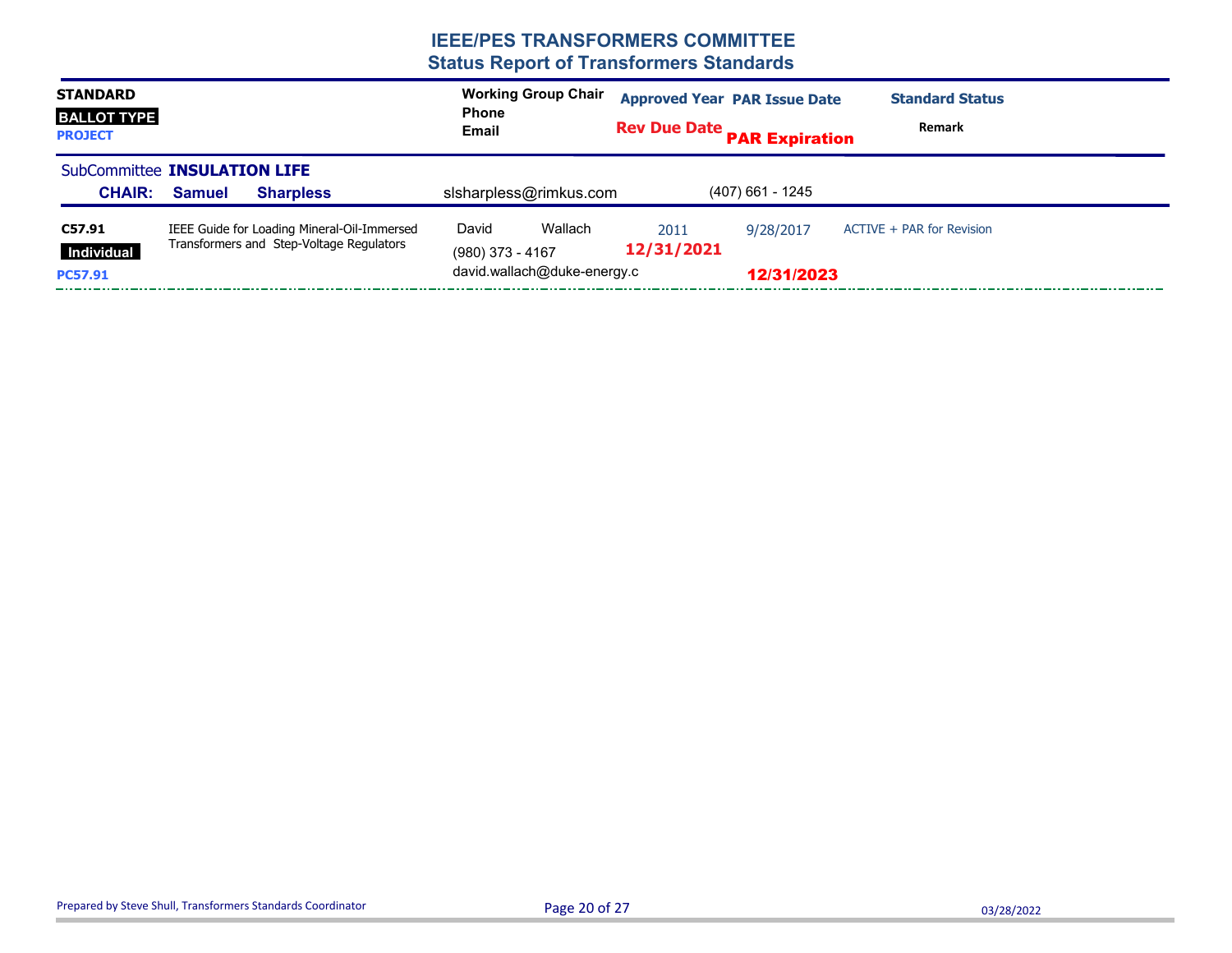| <b>STANDARD</b><br><b>BALLOT TYPE</b><br><b>PROJECT</b> |                               |                                                                                                                                                                                                                | <b>Working Group Chair</b><br><b>Phone</b><br>Email      |               | <b>Rev Due Date PAR Expiration</b>     | <b>Approved Year PAR Issue Date</b> | <b>Standard Status</b><br>Remark                                                                      |  |
|---------------------------------------------------------|-------------------------------|----------------------------------------------------------------------------------------------------------------------------------------------------------------------------------------------------------------|----------------------------------------------------------|---------------|----------------------------------------|-------------------------------------|-------------------------------------------------------------------------------------------------------|--|
| <b>CHAIR:</b>                                           | <b>Rogerio</b>                | SubCommittee PERFORMANCE CHARACTERISTICS<br><b>Verdolin</b>                                                                                                                                                    | roger.verdolin@ieee.org                                  |               |                                        | $(403)$ 850 - 4304                  |                                                                                                       |  |
| <b>Entity</b><br>C57.32.10                              | <b>Converter Transformers</b> | Guide for the Selection of Neutral-Grounding<br>Devices for High Voltage Direct Current (HVDC)                                                                                                                 | Zhang<br>zhanghua002@163.com                             | Hua           |                                        | 10/30/2018<br>12/31/2022            | <b>Active PAR</b><br>SCR: Ramsis Girgis                                                               |  |
| <b>Entity</b><br>PC57.141                               | <b>Transformers</b>           | Guide for Detection, Monitoring, and Evaluation of Xianjun<br>Winding Deformation in Liquid-Immersed Power                                                                                                     | shaoxianjun0575@163.com                                  | Shao          |                                        | 9/23/2021<br>12/31/2025             | <b>Active PAR</b><br><b>SCR: Poori Patel</b>                                                          |  |
| C57.105<br>Individual<br>PC57.105/Cor 1                 |                               | and a state of the complete service of the complete service of the complete service of the complete service of<br>IEEE Guide for Application of Transformer<br>Connections in Three-Phase Distribution Systems | Rogerio<br>$(403)$ 850 - 4304<br>roger.verdolin@ieee.org |               | Verdolin <sub>2019</sub><br>12/31/2029 | 12/3/2020<br>12/31/2024             | ACTIVE + PAR for Corrigenda                                                                           |  |
| C57.109<br>Individual                                   |                               | IEEE Guide for Liquid-Immersed Transformers<br>Through-Fault-Current Duration                                                                                                                                  |                                                          |               | 2018<br>12/31/2028                     |                                     | <b>ACTIVE</b>                                                                                         |  |
| C57.110<br>Individual                                   |                               | IEEE Recommended Practice for Establishing<br>Liquid Immersed and Dry-Type Power and<br>Distribution Transformer Capability when<br>Supplying Nonsinusoidal Load Currents                                      |                                                          |               | 2018<br>12/31/2028                     |                                     | <b>ACTIVE</b>                                                                                         |  |
| C57.120<br>Individual                                   |                               | IEEE Guide for Loss Evaluation of Distribution and<br>Power Transformers and Reactors                                                                                                                          |                                                          |               | 2017<br>12/31/2027                     |                                     | <b>ACTIVE</b>                                                                                         |  |
| C57.123<br>Individual                                   |                               | IEEE Guide for Transformer Loss Measurement                                                                                                                                                                    |                                                          |               | 2019<br>12/31/2029                     |                                     | <b>ACTIVE</b>                                                                                         |  |
| C57.136<br>Individual<br>PC57.136                       | kVA                           | IEEE Guide for Sound Level Abatement and<br>Determination for Liquid- Immersed Power<br>Transformers and Shunt Reactors Rated Over 500                                                                         | Stephen<br>(412) 498 - 3916<br>santosz@ieee.org          | Antosz        | 2000<br>12/31/2018                     | 2/10/2021<br>12/31/2025             | INACTIVE-RESERVED + PAR for Revision                                                                  |  |
| C57.142<br>Individual<br>PC57.142                       |                               | A Guide To Describe The Occurrence And<br>Mitigation Of Switching Transients Induced By<br>Transformer-Breaker Interaction                                                                                     | Jim<br>(770) 460-6626<br>jim@jmxhv.com                   | McBride       | 2010<br>12/31/2020                     | 3/23/2017<br>12/31/2023             | INACTIVE-RESERVED+PAR Revision+1 PAR Extension<br>Ballot Invitation Complete - No Ballot yet intiated |  |
|                                                         |                               | Prepared by Steve Shull, Transformers Standards Coordinator                                                                                                                                                    |                                                          | Page 21 of 27 |                                        |                                     | 03/28/2022                                                                                            |  |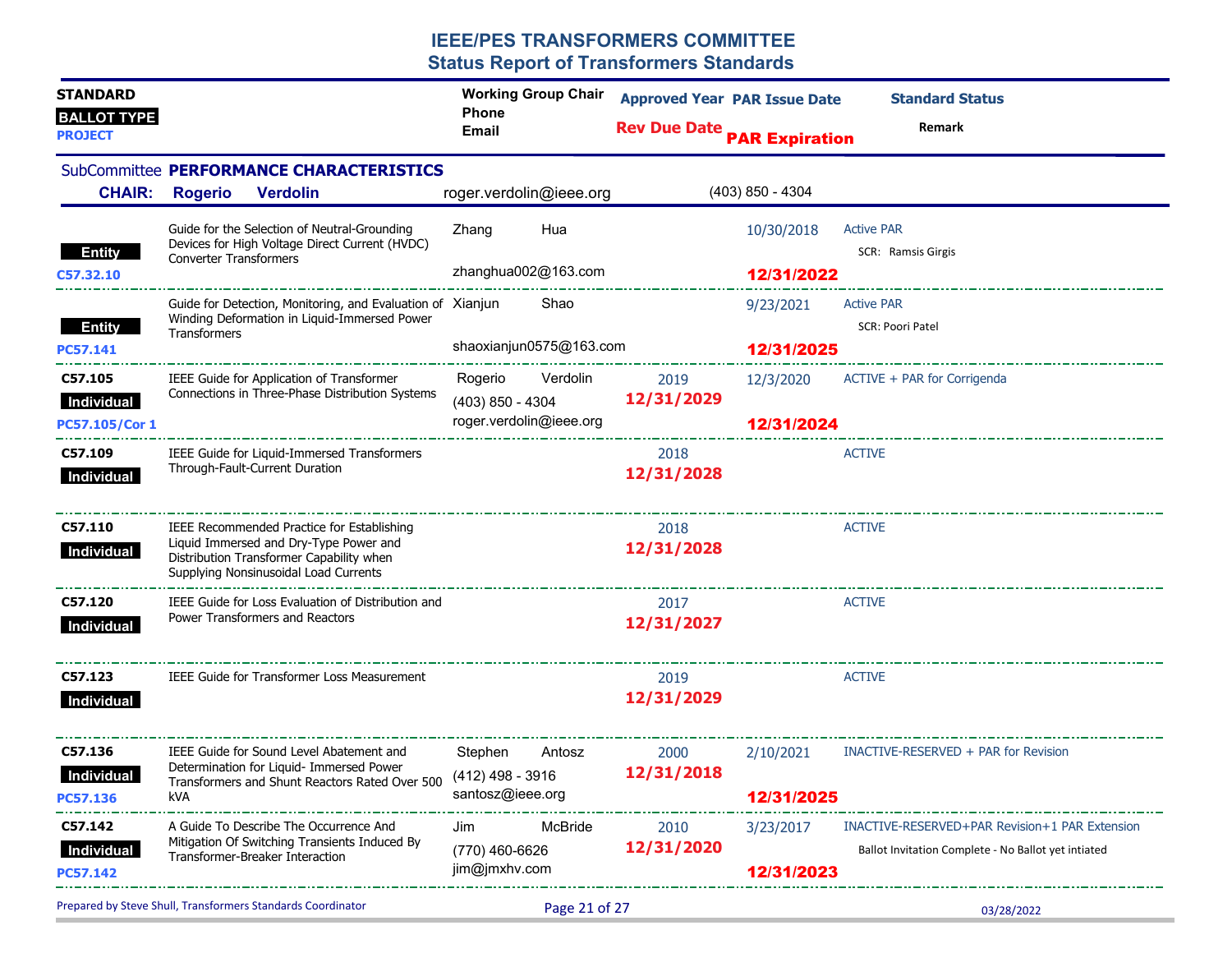| <b>STANDARD</b><br><b>BALLOT TYPE</b> |                                                  |                                                                                                                                     | <b>Working Group Chair</b><br><b>Phone</b>                               | <b>Approved Year PAR Issue Date</b>          |                         | <b>Standard Status</b>    |  |  |
|---------------------------------------|--------------------------------------------------|-------------------------------------------------------------------------------------------------------------------------------------|--------------------------------------------------------------------------|----------------------------------------------|-------------------------|---------------------------|--|--|
| <b>PROJECT</b>                        |                                                  |                                                                                                                                     | <b>Email</b>                                                             | <b>Rev Due Date PAR Expiration</b><br>Remark |                         |                           |  |  |
| <b>CHAIR:</b>                         | <b>Rogerio</b>                                   | SubCommittee PERFORMANCE CHARACTERISTICS<br><b>Verdolin</b>                                                                         | roger.verdolin@ieee.org                                                  |                                              | $(403)$ 850 - 4304      |                           |  |  |
| C57.149<br>Individual<br>PC57.149     | <b>Transformers</b>                              | Guide for the Application and Interpretation of<br>Frequency Response Analysis for Oil Immersed                                     | Sweetser<br>Charles<br>$(617)$ 901 - 6180<br>charles.sweetser@omicronene | 2012<br>12/31/2022                           | 6/14/2018<br>12/31/2022 | ACTIVE + PAR for Revision |  |  |
| C57.158<br>Individual                 |                                                  | IEEE Guide for the Application of Tertiary and<br>Stabilizing Windings in Power Transformers                                        |                                                                          | 2017<br>12/31/2027                           |                         | <b>ACTIVE</b>             |  |  |
| C57.159<br>Individual                 | Systems                                          | IEEE Guide on Transformers for Application in<br>Distributed Photovoltaic (DPV) Power Generation                                    |                                                                          | 2016<br>12/31/2026                           |                         | <b>ACTIVE</b>             |  |  |
| C57.164<br>Individual                 |                                                  | Guide for Establishing Short Circuit Withstand<br>Capabilities of Liquid Immersed Power<br>Transformers, Regulators, and Reactors   |                                                                          | 2021<br>12/31/2031                           |                         | Active                    |  |  |
| C57.18.10<br>Individual               |                                                  | IEEE Standard Practices and Requirements for<br>Semiconductor Power Rectifier Transformers                                          |                                                                          | 2021<br>12/31/2031                           |                         | <b>ACTIVE</b>             |  |  |
| C57.21<br>Individual                  |                                                  | IEEE Standard Requirements, Terminology, and<br>Test Code for Shunt Reactors Rated Over 500 kVA                                     |                                                                          | 2021<br>12/31/2031                           |                         | <b>ACTIVE</b>             |  |  |
| C57.32<br>Individual                  |                                                  | IEEE Standard Requirements, Terminology, and<br>Testing Procedures for Neutral Grounding Devices                                    |                                                                          | 2015<br>12/31/2025                           |                         | <b>ACTIVE</b>             |  |  |
| C57.32a<br>Individual                 | Resistors Clause (AM)<br>_______________________ | IEEE Standard for Requirements, Terminology,<br>and Test Procedure for Neutral Grounding<br>Devices--Amendment 1: Neutral Grounding |                                                                          | 2020<br>12/31/2025                           |                         | <b>ACTIVE</b>             |  |  |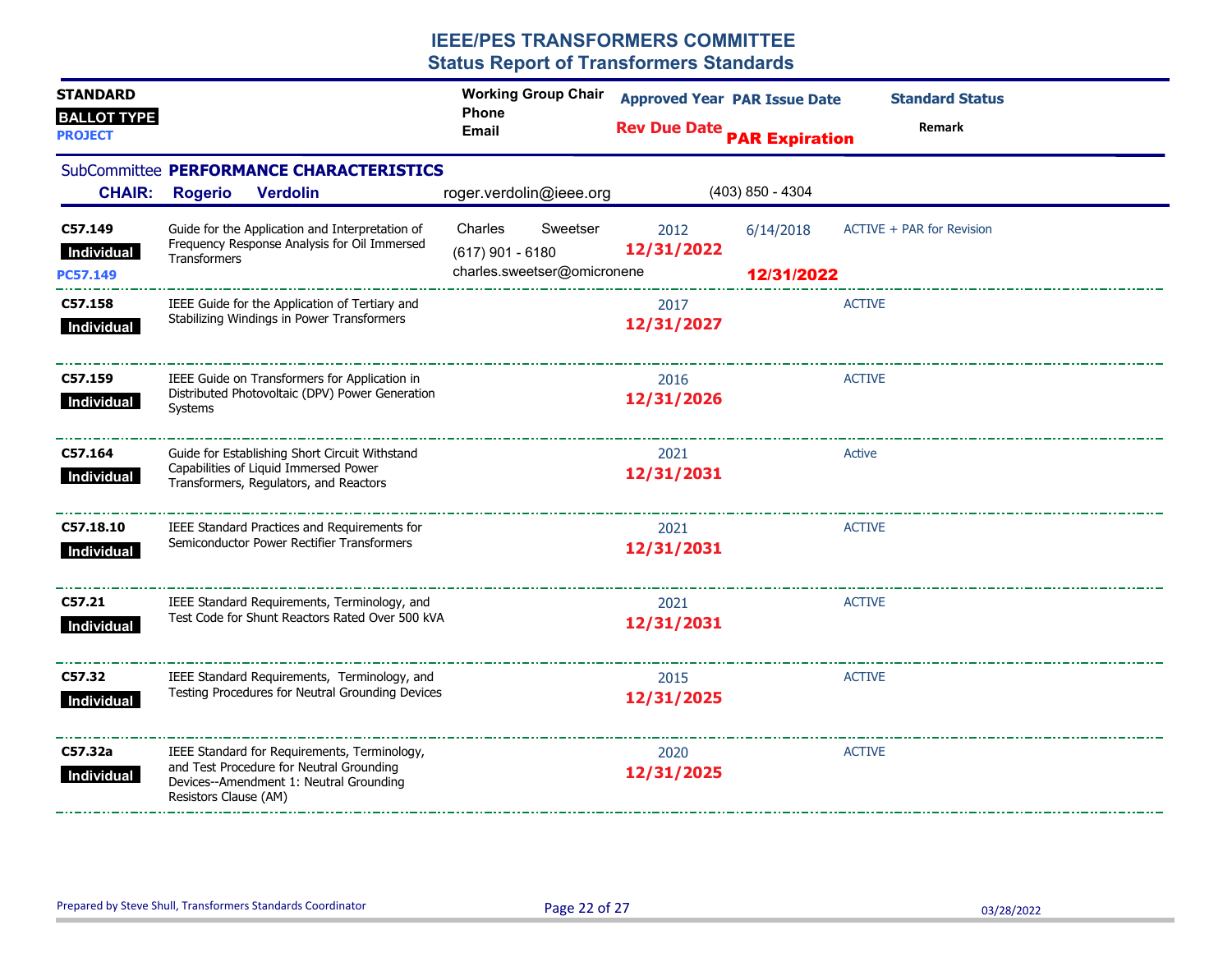| <b>STANDARD</b><br><b>BALLOT TYPE</b><br><b>PROJECT</b> |                                                                                                                                         |                                                                                                      | <b>Working Group Chair</b><br><b>Phone</b><br><b>Email</b> |                           | <b>Approved Year PAR Issue Date</b><br><b>Rev Due Date PAR Expiration</b> |                         | <b>Standard Status</b><br><b>Remark</b> |
|---------------------------------------------------------|-----------------------------------------------------------------------------------------------------------------------------------------|------------------------------------------------------------------------------------------------------|------------------------------------------------------------|---------------------------|---------------------------------------------------------------------------|-------------------------|-----------------------------------------|
|                                                         |                                                                                                                                         | SubCommittee POWER TRANSFORMERS                                                                      |                                                            |                           |                                                                           |                         |                                         |
| <b>CHAIR:</b>                                           | <b>Ryan</b>                                                                                                                             | <b>Musgrove</b>                                                                                      |                                                            | ryan.musgrove@ieee.org    |                                                                           | (405) 747 - 7960        |                                         |
| Individual                                              | Recommended Practice for Developing Design-<br>Specific Operational Limits for Transformers<br>Connected to Generators or Power Systems |                                                                                                      | Joe<br>$(561)$ 371 - 9138                                  | Watson                    |                                                                           | 9/23/2021               | <b>Active PAR</b>                       |
| <b>PC57.107</b>                                         | Voltage or Frequency                                                                                                                    | Subject to Significant Short-Term Changes in                                                         | joe_watson@ieee.org                                        |                           |                                                                           | 12/31/2025              |                                         |
|                                                         |                                                                                                                                         | Guide for the Condition Assessment of Liquid<br>Immersed Transformers, Reactors and Their            | Kumar                                                      | Mani                      |                                                                           | 9/5/2019                | <b>Active PAR</b>                       |
| <b>Individual</b><br><b>PC57.170</b>                    | Components                                                                                                                              |                                                                                                      | (919) 546 - 2791                                           | kumar.mani@duke-energy.co | 12/31/2023                                                                |                         |                                         |
|                                                         |                                                                                                                                         | IEEE Approved Draft Guide for Installation and<br>Maintenance of Liquid-Immersed Power               | Wei                                                        | Yao                       |                                                                           | 3/5/2020                | <b>Active PAR for Amendment</b>         |
| Entity<br><b>PC57.93a</b>                               | Transformers<br>Amendment: Cold Start of Power<br>Transformers filled with Natural Ester Fluids                                         |                                                                                                      | yaoweidky@163.com                                          |                           | 12/31/2024                                                                |                         | <b>SCR: Scott Reed</b>                  |
| 60076-16<br>Individual                                  | turbine applications                                                                                                                    | IEC/IEEE International Standard - Power<br>transformers - Part 16: Transformers for wind             |                                                            |                           | 2018<br>12/31/2028                                                        |                         | <b>ACTIVE</b>                           |
| Individual                                              | phase-shifting transformers                                                                                                             | 60076-57-1202 IEC/IEEE International Standard Power<br>transformers -- Part 57-1202: Liquid immersed |                                                            |                           | 2016<br>12/31/2026                                                        |                         | <b>ACTIVE</b>                           |
| 60214-2<br>Individual                                   | <b>Application Guide</b>                                                                                                                | IEEE Draft Standard for Tap-Changers - Part 2:                                                       |                                                            |                           | 2019<br>12/31/2029                                                        |                         | <b>ACTIVE</b>                           |
| 638<br>Individual                                       | <b>Stations</b>                                                                                                                         | IEEE Standard for Qualification of Class 1E<br>Transformers for Nuclear Power Generating             |                                                            |                           | 2013<br>12/31/2023                                                        |                         | <b>ACTIVE</b>                           |
| C57.116<br>Individual<br><b>PC57.116</b>                | Generators                                                                                                                              | IEEE Guide for Transformers Directly Connected to Weijun                                             | (781) 348 - 1076<br>wli@beld.com                           | Li                        | 2014<br>12/31/2024                                                        | 11/7/2019<br>12/31/2023 | ACTIVE + PAR for Revsion                |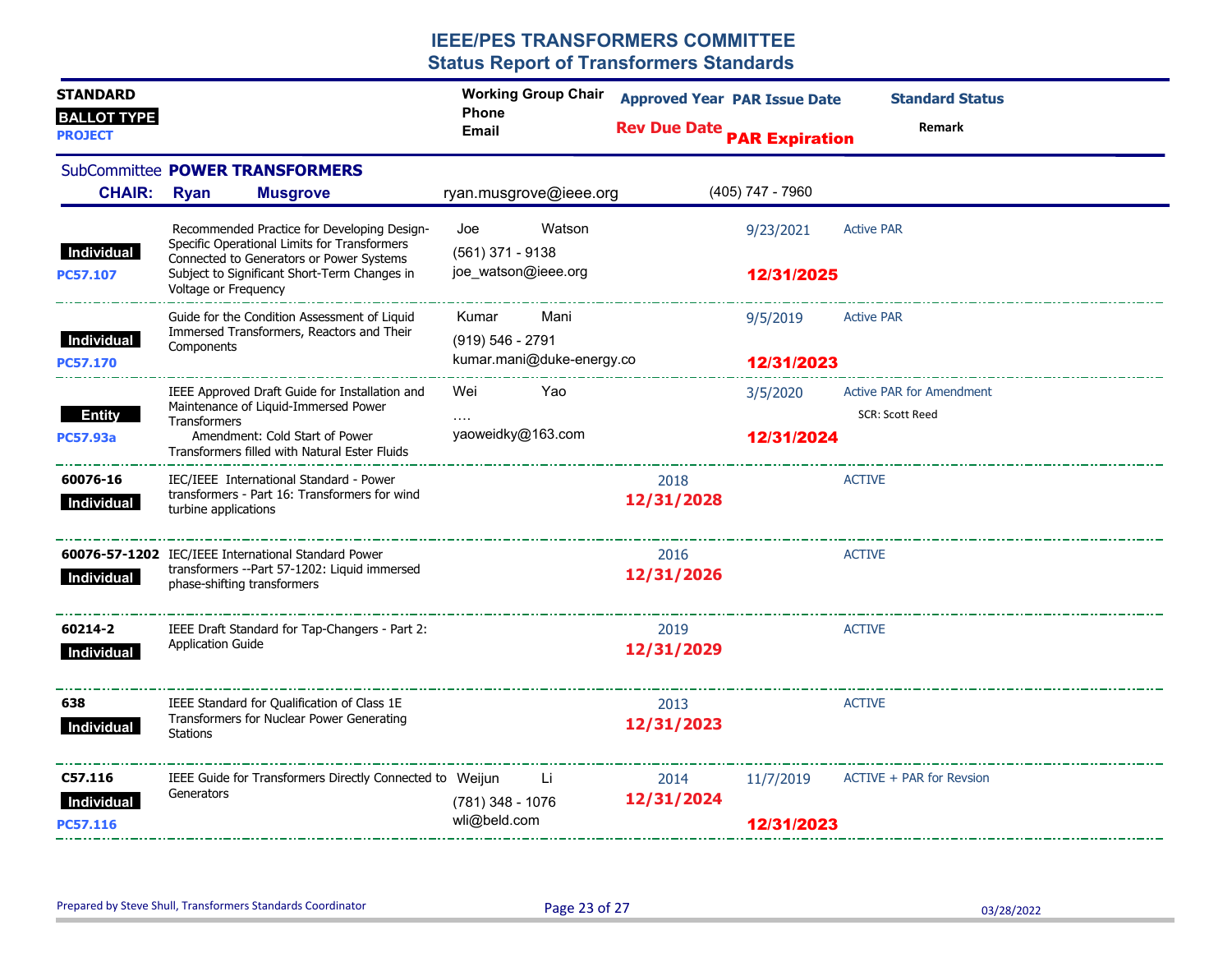| <b>STANDARD</b><br><b>BALLOT TYPE</b><br><b>PROJECT</b> |                              |                                                                                                                              | <b>Working Group Chair</b><br><b>Phone</b><br><b>Email</b> |               | <b>Approved Year PAR Issue Date</b><br><b>Rev Due Date PAR Expiration</b> |                         | <b>Standard Status</b><br>Remark           |
|---------------------------------------------------------|------------------------------|------------------------------------------------------------------------------------------------------------------------------|------------------------------------------------------------|---------------|---------------------------------------------------------------------------|-------------------------|--------------------------------------------|
| <b>CHAIR:</b>                                           | <b>Ryan</b>                  | SubCommittee POWER TRANSFORMERS<br><b>Musgrove</b>                                                                           | ryan.musgrove@ieee.org                                     |               |                                                                           | (405) 747 - 7960        |                                            |
|                                                         |                              |                                                                                                                              |                                                            |               |                                                                           |                         |                                            |
| C57.117<br>Individual                                   | <b>Utility Power Systems</b> | IEEE Guide for Reporting Failure Data for Power<br>Transformers and Shunt Reactors on Electric                               |                                                            |               | 1987<br>12/31/2018                                                        |                         | <b>INACTIVE-RESERVED</b>                   |
| C57.12.10<br>Individual                                 | Power Transformers           | Standard Requirements for Liquid-Immersed                                                                                    |                                                            |               | 2017<br>12/31/2027                                                        |                         | <b>ACTIVE</b>                              |
| C57.125<br>Individual<br><b>PC57.125</b>                |                              | IEEE Guide for Failure Investigation,<br>Documentation, Analysis, and Reporting for Power<br>Transformers and Shunt Reactors | Hakan<br>(208) 220-6963<br>hakanshaun@gmail.com            | Sahin         | 2015<br>12/31/2025                                                        | 5/21/2021<br>12/31/2025 | ACTIVE + PAR for Revision                  |
| C57.131                                                 |                              | IEEE Standard Requirements for Tap Changers                                                                                  | Craig Colopy 2012                                          |               |                                                                           |                         | 12/3/2020 ACTIVE + PAR for Revision        |
| Individual<br>PC57.131                                  |                              |                                                                                                                              | (262) 896 - 2342<br>craigacolopy@eaton.com                 |               | 12/31/2022                                                                | 12/31/2024              |                                            |
| C57.135<br>Individual                                   |                              | IEEE Guide for the Application, Specification and<br>Testing of Phase- Shifting Transformers                                 |                                                            |               | 2011<br>12/31/2021                                                        |                         | <b>ACTIVE</b>                              |
| C57.140<br>Individual                                   |                              | IEEE Guide for Evaluation and Reconditioning of<br>Liquid Immersed Power Transformers                                        |                                                            |               | 2017<br>12/31/2027                                                        |                         | <b>ACTIVE</b>                              |
| C57.143<br>Individual                                   |                              | Guide for Application for Monitoring Equipment to<br>Liquid-Immersed Transformers and Components                             | Mike<br>(614) 933 - 2284                                   | Spurlock      | 2012<br>12/31/2022                                                        | 2/17/2017               | ACTIVE + PAR for Revision                  |
| <b>PC57.143</b>                                         |                              |                                                                                                                              | mspurlock@ieee.org                                         |               |                                                                           | 12/31/2023              |                                            |
| C57.148<br>Individual                                   | Transformers                 | Standard for Control Cabinets for Power                                                                                      |                                                            |               | 2020<br>12/31/2030                                                        |                         | <b>ACTIVE</b>                              |
| C57.150<br>Individual<br>PC57.150                       |                              | IEEE Guide for the Transportation of Transformers Gregory<br>and Reactors Rated 10 000 kVA or Higher                         | (402) 680 - 1111<br>gwanderson@ieee.org                    | Anderson      | 2012<br>12/31/2022                                                        | 3/23/2017<br>12/31/2023 | ACTIVE + PAR for Revision + !PAR Extension |
|                                                         |                              | Prepared by Steve Shull, Transformers Standards Coordinator                                                                  |                                                            | Page 24 of 27 |                                                                           |                         | 03/28/2022                                 |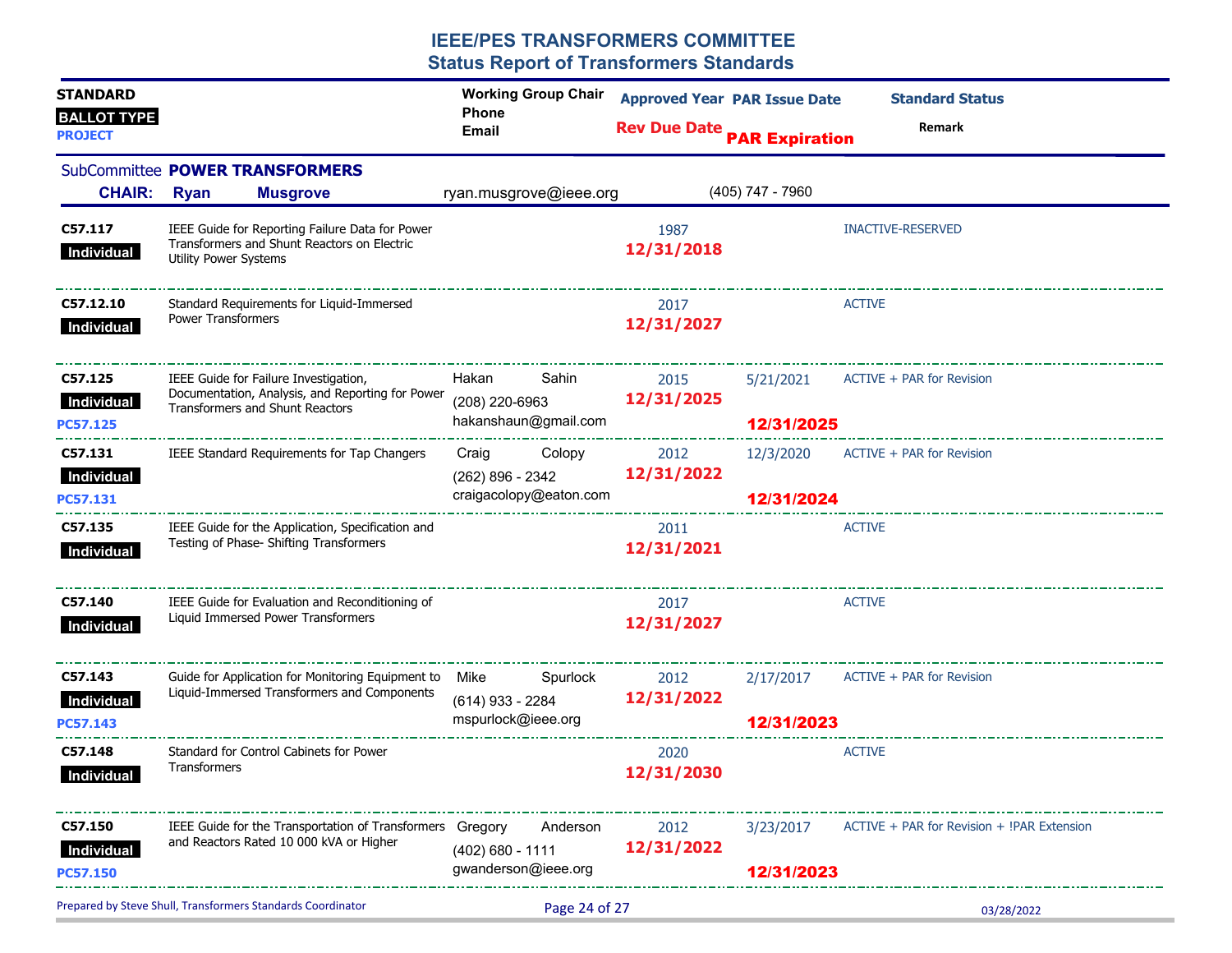| <b>STANDARD</b><br><b>BALLOT TYPE</b><br><b>PROJECT</b> |                                                                                                                                   | <b>Working Group Chair</b><br><b>Phone</b><br><b>Email</b> | <b>Approved Year PAR Issue Date</b><br><b>Rev Due Date PAR Expiration</b> | <b>Standard Status</b><br>Remark |
|---------------------------------------------------------|-----------------------------------------------------------------------------------------------------------------------------------|------------------------------------------------------------|---------------------------------------------------------------------------|----------------------------------|
| CHAIR: Ryan                                             | SubCommittee POWER TRANSFORMERS<br><b>Musgrove</b>                                                                                | ryan.musgrove@ieee.org                                     | (405) 747 - 7960                                                          |                                  |
| C57.153<br>Individual                                   | Guide for Paralleling Power Transformers                                                                                          |                                                            | 2015<br>12/31/2025                                                        | <b>ACTIVE</b>                    |
| C57.156<br>Individual                                   | IEEE Guide for Tank Rupture Mitigation of Liquid-<br>Immersed Power Transformers and Reactors                                     |                                                            | 2016<br>12/31/2026                                                        | <b>ACTIVE</b>                    |
| C57.157<br>Individual                                   | IEEE Guide for Conducting Functional Life Tests on<br>Switch Contacts Used in Insulating Liquid--<br><b>Immersed Transformers</b> |                                                            | 2015<br>12/31/2025                                                        | <b>ACTIVE</b>                    |
| C57.17<br>Individual                                    | Standard Requirements for Arc Furnace<br><b>Transformers</b>                                                                      |                                                            | 2012<br>12/31/2022                                                        | <b>ACTIVE</b>                    |
| C57.93<br>Individual                                    | IEEE Approved Draft Guide for Installation and<br>Maintenance of Liquid-Immersed Power<br><b>Transformers</b>                     |                                                            | 2019<br>12/31/2029                                                        | <b>ACTIVE</b>                    |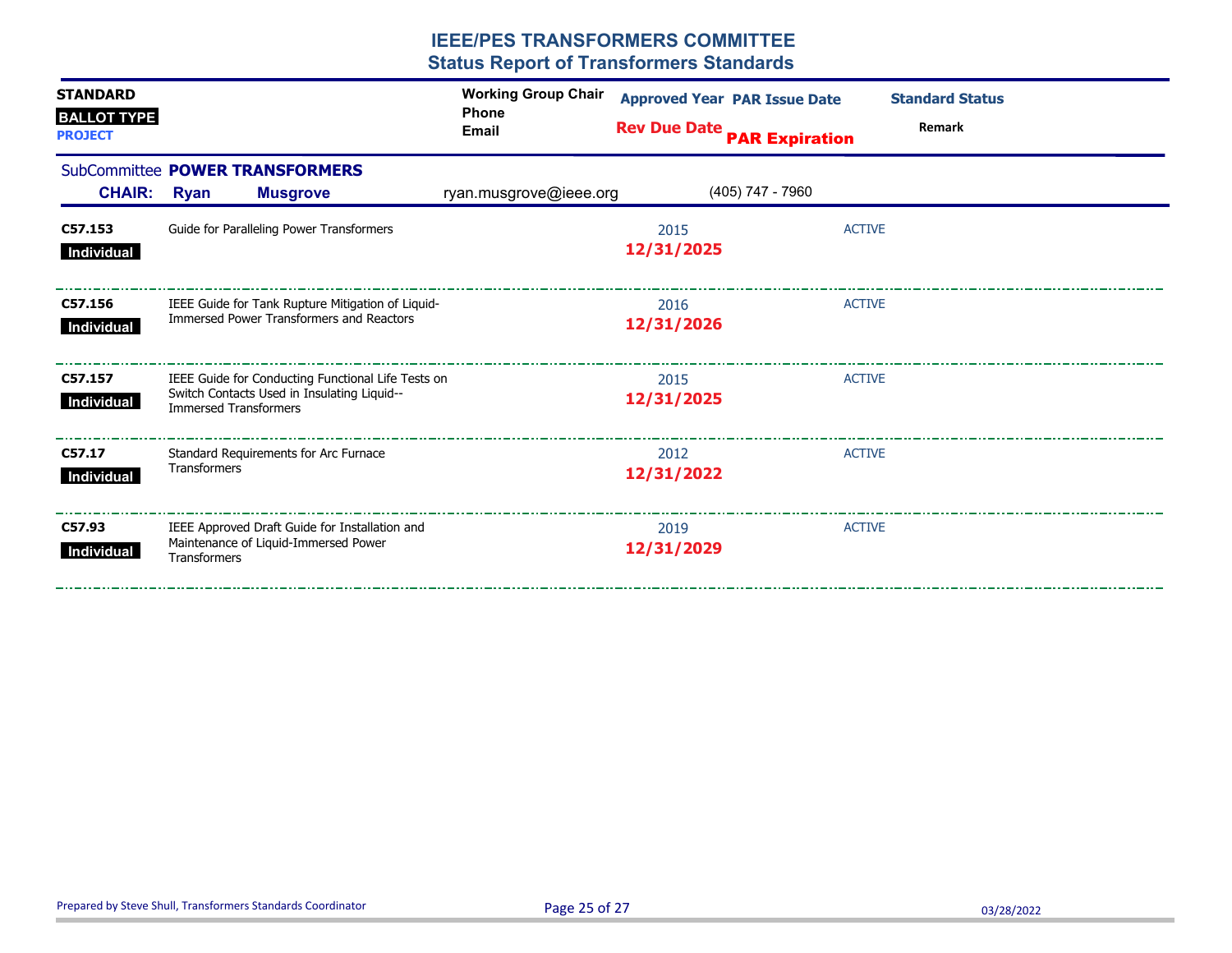| <b>STANDARD</b>                         |                                  |                                                                                                   | <b>Working Group Chair</b>                             |          | <b>Approved Year PAR Issue Date</b> |                         | <b>Standard Status</b>                                                                                                                   |
|-----------------------------------------|----------------------------------|---------------------------------------------------------------------------------------------------|--------------------------------------------------------|----------|-------------------------------------|-------------------------|------------------------------------------------------------------------------------------------------------------------------------------|
| <b>BALLOT TYPE</b><br><b>PROJECT</b>    |                                  |                                                                                                   | <b>Phone</b><br>Email                                  |          | <b>Rev Due Date</b>                 | <b>PAR Expiration</b>   | Remark                                                                                                                                   |
| SubCommittee STANDARDS<br><b>CHAIR:</b> | <b>Daniel</b>                    | <b>Sauer</b>                                                                                      | dmsauer@mtu.edu                                        |          |                                     | (262) 896 - 2417        |                                                                                                                                          |
| C57.12.00<br>Individual                 | <b>Regulating Transformers</b>   | IEEE Standard for General Requirements For<br>Liquid-Immersed Distribution, Power, and            |                                                        |          | 2021<br>12/31/2031                  |                         | <b>ACTIVE</b><br>This standard is under continuous revision.                                                                             |
| C57.12.70<br>Individual                 | Transformers                     | <b>IEEE Standard For Standard Terminal Markings</b><br>and Connections for Distribution and Power |                                                        |          | 2020<br>12/31/2030                  |                         | <b>ACTIVE</b>                                                                                                                            |
| C57.12.80<br>Individual<br>PC57.12.80   | <b>Distribution Transformers</b> | IEEE Standard Terminology for Power and                                                           | James<br>(412) 478 - 4450<br>jimgraham@ieee.org        | Graham   | 2010<br>12/31/2020                  | 3/23/2017<br>12/31/2023 | INACTIVE-RESERVED+PAR for Revision+1 PAR Extension                                                                                       |
| C57.12.90<br>Individual                 |                                  | IEEE Standard Test Code for Liquid-Immersed<br>Distribution, Power, and Regulating Transformers   |                                                        |          | 2021<br>12/31/2031                  |                         | <b>ACTIVE</b><br>This standard is under continuous revision                                                                              |
| C57.144                                 |                                  | Guide for Metric Conversion of Transformer                                                        |                                                        |          | 2004                                |                         | <b>INACTIVE-RESERVED</b>                                                                                                                 |
| Individual                              | Standards                        |                                                                                                   |                                                        |          | 12/31/2020                          |                         | This was to be incorporated into P947 but this project has<br>been withdrawn. This needs to be reviewed in light of SCC<br>14 documents. |
| C57.152<br>Individual<br>PC57.152       | Reactors                         | IEEE Guide for Diagnostic Field Testing of Fluid-<br>Filled Power Transformers, Regulators, and   | Marcos<br>$(971) 703 - 0777$<br>mdferreira@comcast.net | Ferreira | 2013<br>12/31/2023                  | 6/13/2019<br>12/31/2023 | ACTIVE + PAR for Revision                                                                                                                |
| C57.163<br>Individual<br>PC57.163       |                                  | IEEE Guide for Establishing Power Transformer<br>Capability while under Geomagnetic Disturbances  | Daniel<br>$(410)$ 470 - 8827<br>dblaydon@ieee.org      | Blaydon  | 2015<br>12/31/2025                  | 3/5/2020<br>12/31/2024  | ACTIVE + PAR for Revision<br>Corrigenda 1 will be included with this Revision. C57.163-<br>2015-Corrigenda 1 will be allowed to expire.  |